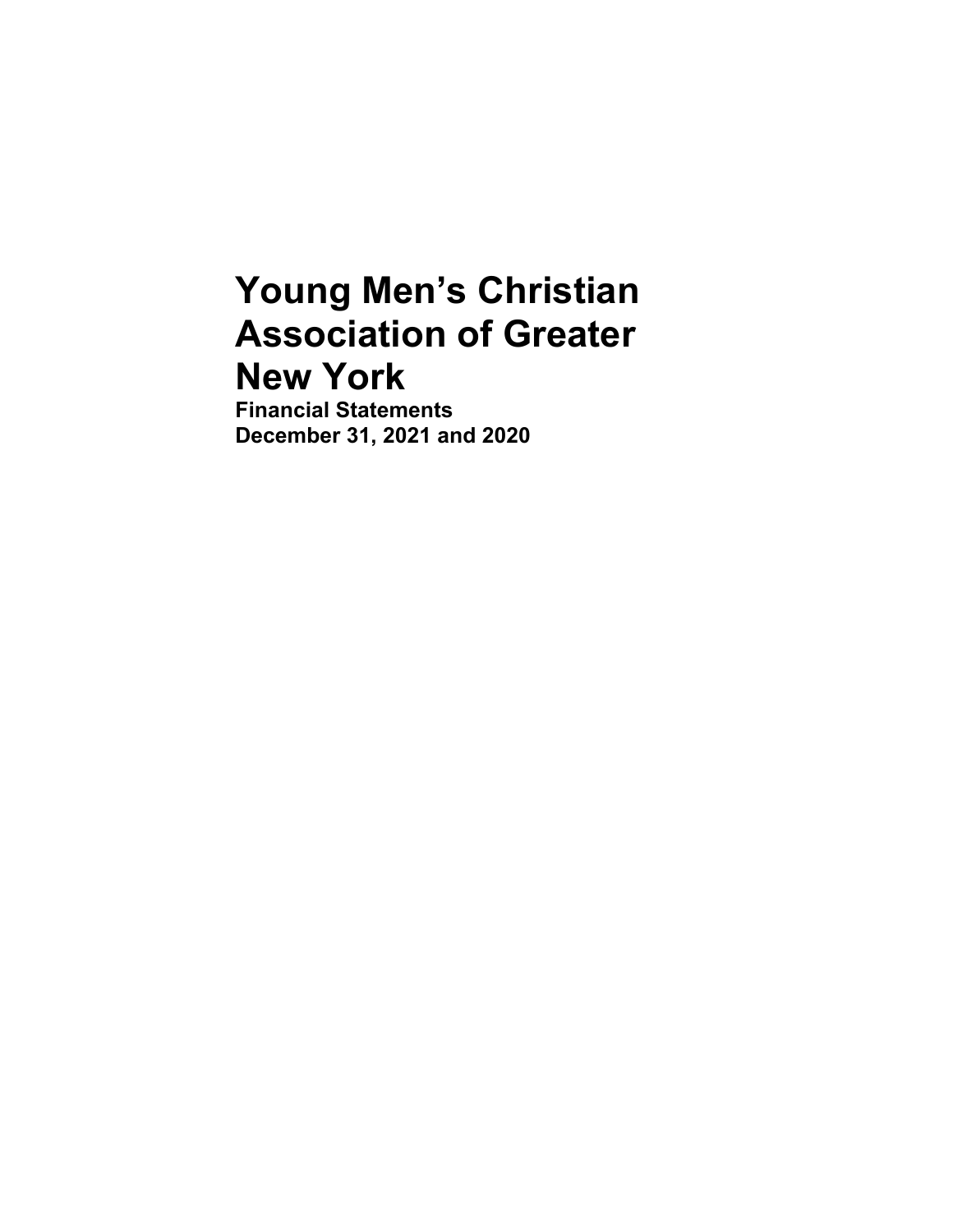# Young Men's Christian Association of Greater New York<br>Index

December 31, 2021 and 2020

### Page(s)

| <b>Financial Statements</b> |  |
|-----------------------------|--|
|                             |  |
|                             |  |
|                             |  |
|                             |  |
|                             |  |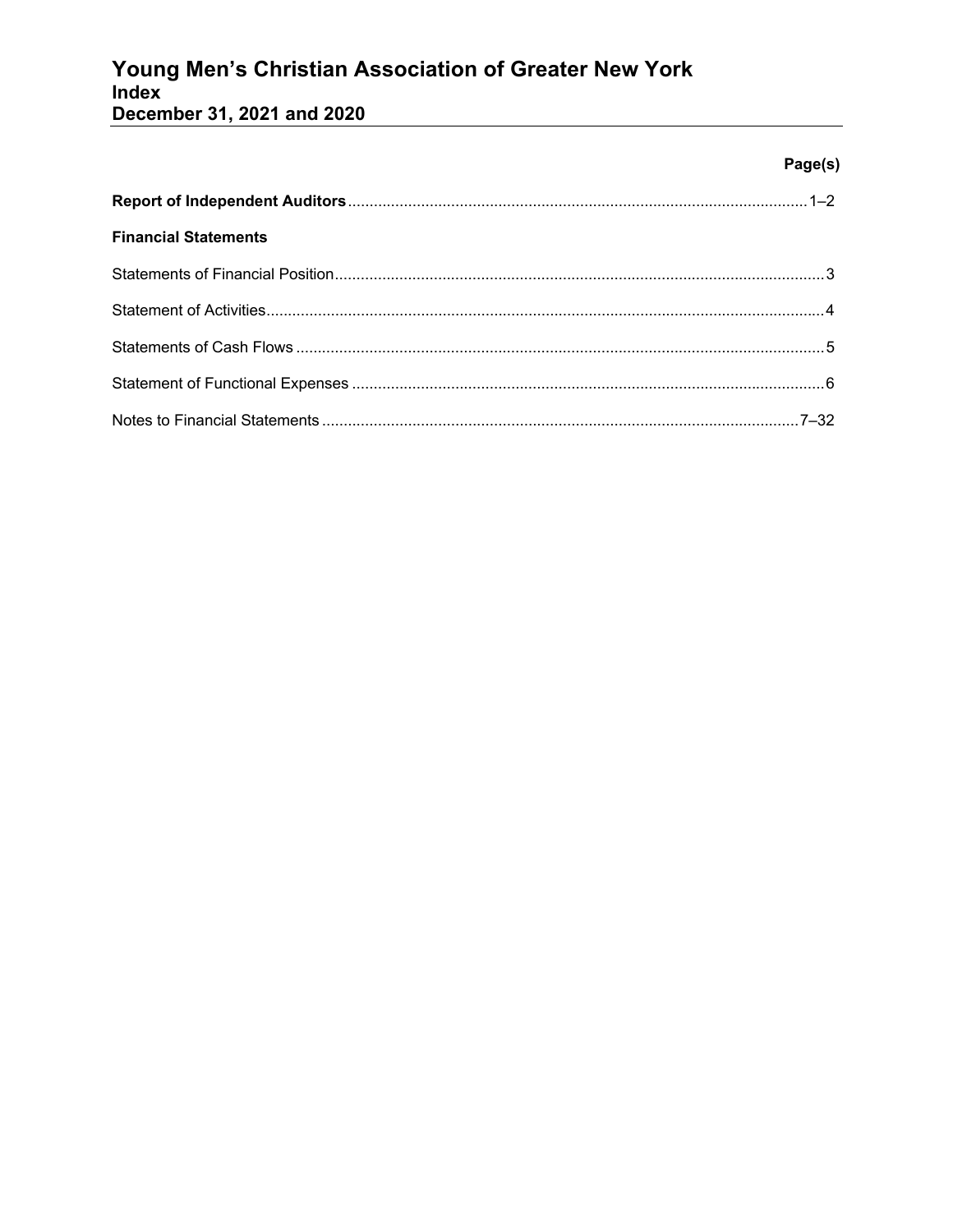

#### **Report of Independent Auditors**

To the Board of Directors of Young Men's Christian Association of Greater New York

#### *Opinion*

We have audited the accompanying financial statements of Young Men's Christian Association of Greater New York (the "Company"), which comprise the statements of financial position as of December 31, 2021 and 2020, and the related statements of activities and of functional expenses for the year ended December 31, 2021 and of cash flows for the years ended December 31, 2021 and 2020, including the related notes (collectively referred to as the "financial statements").

In our opinion, the accompanying financial statements present fairly, in all material respects, the financial position of the Company as of December 31, 2021 and 2020, and the changes in its net assets for the year ended December 31, 2021 and its cash flows for the years ended December 31, 2021 and 2020 in accordance with accounting principles generally accepted in the United States of America.

#### *Basis for Opinion*

We conducted our audit in accordance with auditing standards generally accepted in the United States of America (US GAAS). Our responsibilities under those standards are further described in the Auditors' Responsibilities for the Audit of the Financial Statements section of our report. We are required to be independent of the Company and to meet our other ethical responsibilities, in accordance with the relevant ethical requirements relating to our audit. We believe that the audit evidence we have obtained is sufficient and appropriate to provide a basis for our audit opinion.

#### *Responsibilities of Management for the Financial Statements*

Management is responsible for the preparation and fair presentation of the financial statements in accordance with accounting principles generally accepted in the United States of America, and for the design, implementation, and maintenance of internal control relevant to the preparation and fair presentation of financial statements that are free from material misstatement, whether due to fraud or error.

In preparing the financial statements, management is required to evaluate whether there are conditions or events, considered in the aggregate, that raise substantial doubt about the Company's ability to continue as a going concern for one year after the date the financial statements are issued.

#### *Auditors' Responsibilities for the Audit of the Financial Statements*

Our objectives are to obtain reasonable assurance about whether the financial statements as a whole are free from material misstatement, whether due to fraud or error, and to issue an auditors' report that includes our opinion. Reasonable assurance is a high level of assurance but is not absolute assurance and therefore is not a guarantee that an audit conducted in accordance with US GAAS will always detect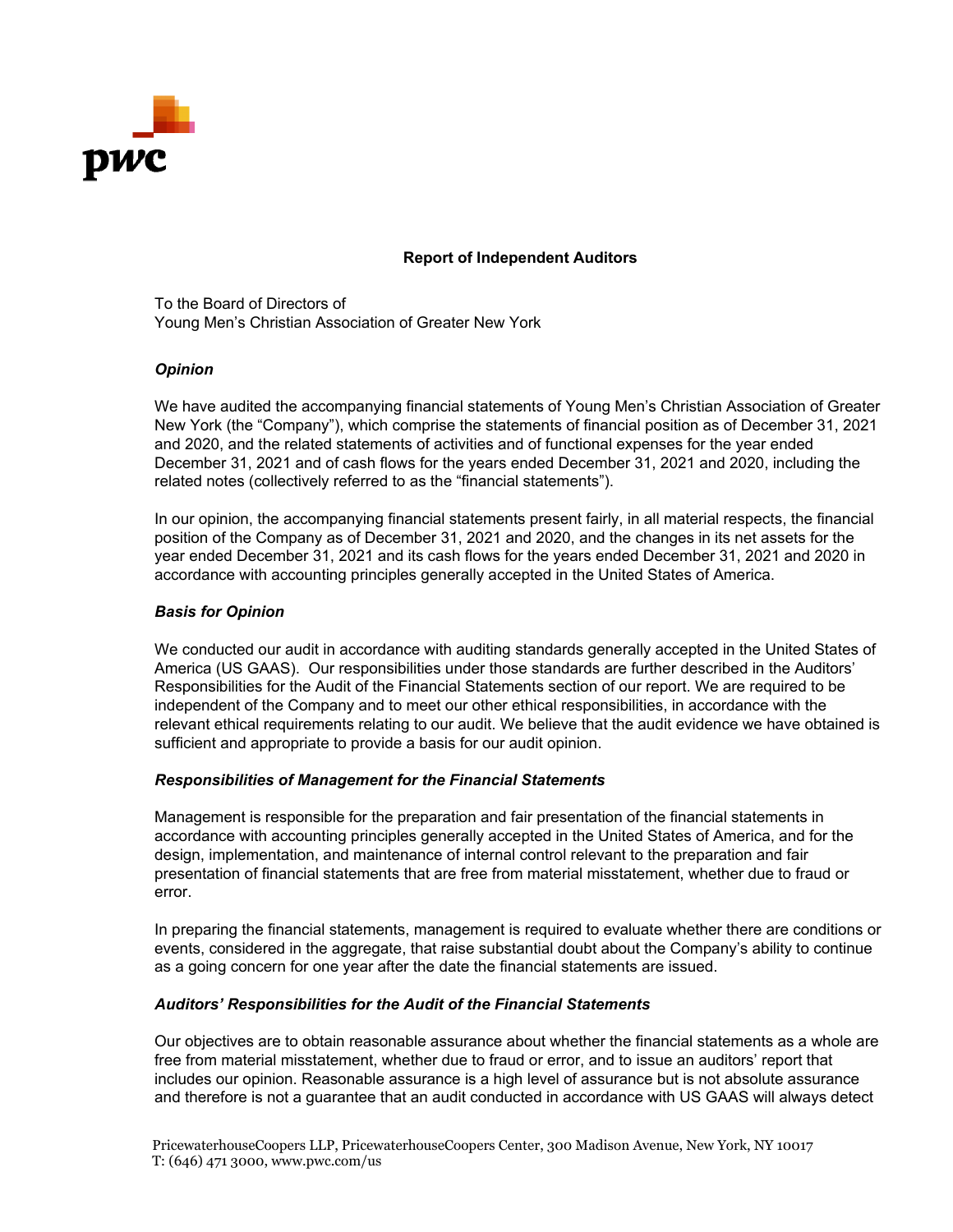

a material misstatement when it exists. The risk of not detecting a material misstatement resulting from fraud is higher than for one resulting from error, as fraud may involve collusion, forgery, intentional omissions, misrepresentations, or the override of internal control. Misstatements are considered material if there is a substantial likelihood that, individually or in the aggregate, they would influence the judgment made by a reasonable user based on the financial statements.

In performing an audit in accordance with US GAAS, we:

● Exercise professional judgment and maintain professional skepticism throughout the audit.

● Identify and assess the risks of material misstatement of the financial statements, whether due to fraud or error, and design and perform audit procedures responsive to those risks. Such procedures include examining, on a test basis, evidence regarding the amounts and disclosures in the financial statements.

• Obtain an understanding of internal control relevant to the Company audit in order to design audit procedures that are appropriate in the circumstances, but not for the purpose of expressing an opinion on the effectiveness of the Company's internal control. Accordingly, no such opinion is expressed.

● Evaluate the appropriateness of accounting policies used and the reasonableness of significant accounting estimates made by management, as well as evaluating the overall presentation of the financial statements.

● Conclude whether, in our judgment, there are conditions or events, considered in the aggregate, that raise substantial doubt about the Company's ability to continue as a going concern for a reasonable period of time.

We are required to communicate with those charged with governance regarding, among other matters, the planned scope and timing of the audit, significant audit findings, and certain internal control-related matters that we identified during the audit.

#### *Other Matter*

We previously audited the statement of financial position as of December 31, 2020, and the related statements of activities, of functional expenses, and of cash flows for the year then ended (the statements of activities and of functional expenses are not presented herein), and in our report dated May 24, 2021, we expressed an unmodified opinion on those financial statements. In our opinion, the information set forth in the accompanying summarized financial information for the year ended December 31, 2020 is consistent, in all material respects, with the audited financial statements from which it has been derived.

Fricewaterhouse Coopers LLP

New York, New York June 3, 2022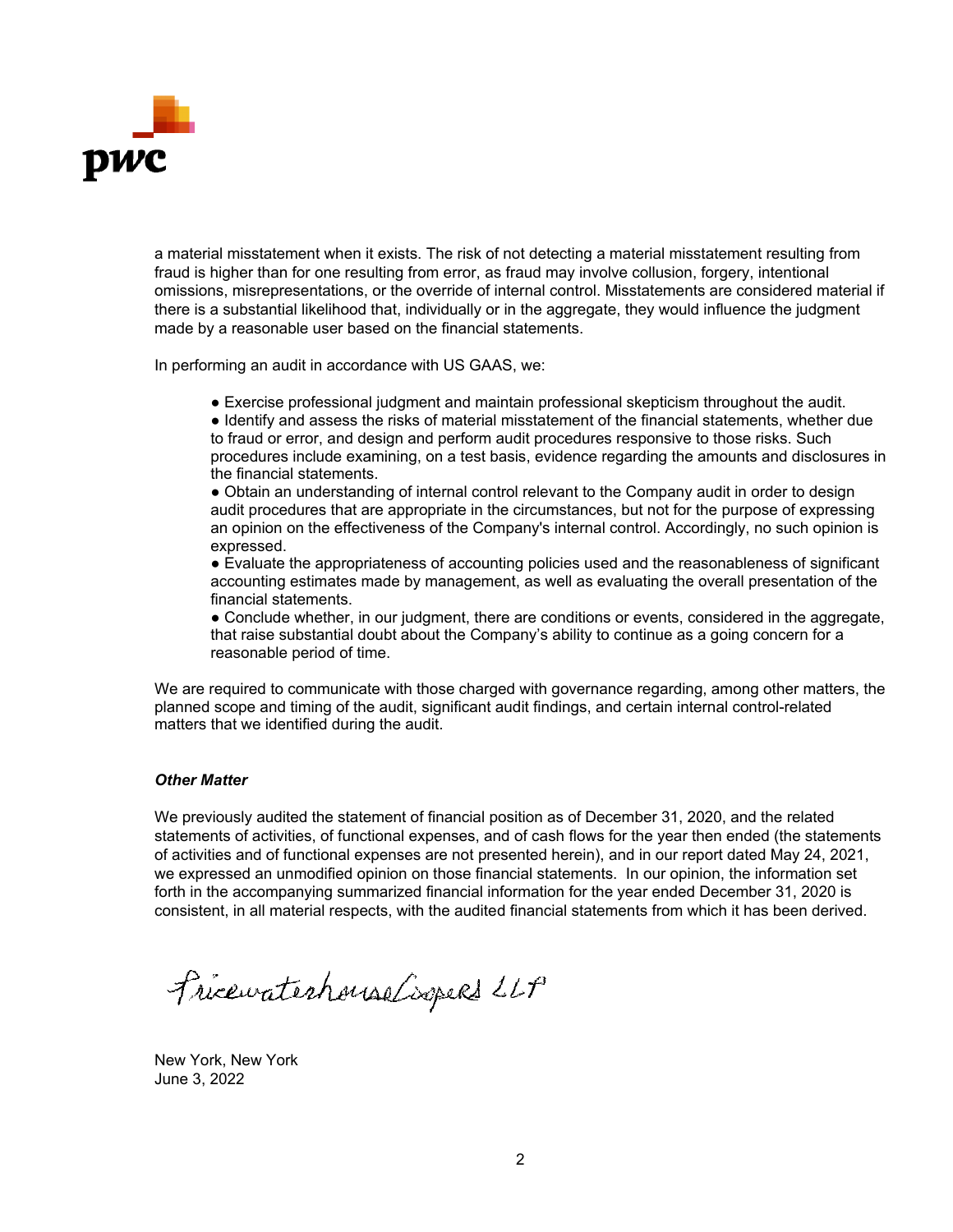# **Young Men's Christian Association of Greater New York Statements of Financial Position December 31, 2021 and 2020**

|                                                                          | 2021              | 2020              |
|--------------------------------------------------------------------------|-------------------|-------------------|
| <b>Assets</b>                                                            |                   |                   |
| Cash and cash equivalents                                                | \$<br>40,656,572  | \$<br>27,207,056  |
| Contributions receivable, net                                            | 4,535,773         | 2,007,712         |
| Government receivables, net                                              | 6,614,821         | 5,658,185         |
| Other receivables, net                                                   | 8,774,002         | 5,903,603         |
| Investments                                                              | 101,206,089       | 72,850,717        |
| Debt service reserve                                                     |                   | 3,455,716         |
| Cash and cash equivalents internally designated for capital acquisitions | 8,844,404         | 20,309,627        |
| Cash and cash equivalents restricted for use                             | 7,536,763         | 1,201,462         |
| Property and equipment, net                                              | 304,782,691       | 308,102,923       |
| Operating lease right of use assets, net                                 | 717,576           | 1,488,767         |
| Deferred charges and other assets                                        | 7,825,689         | 7,970,030         |
| Beneficial interest in perpetual trust                                   | 12,230,637        | 10,865,599        |
| <b>Total assets</b>                                                      | \$<br>503,725,017 | \$<br>467,021,397 |
| <b>Liabilities and Net Assets</b>                                        |                   |                   |
| Liabilities                                                              |                   |                   |
| Revolving bank line of credit                                            | \$                | \$<br>10,000,000  |
| Accounts payable and accrued expenses                                    | 20,132,565        | 31,194,346        |
| Accrued salaries and related expenses                                    | 10,397,632        | 12,227,723        |
| Accrued liability for self-insured losses                                | 9,053,706         | 9,929,784         |
| Refundable advances from government contracts                            | 4,995,122         | 3,855,932         |
| Deferred revenue                                                         | 2,635,426         | 1,472,479         |
| Obligations under operating leases                                       | 717,576           | 1,624,109         |
| Obligations under finance leases                                         | 3,020,181         | 4,877,089         |
| Debt obligations                                                         | 148,429,781       | 126,145,102       |
| <b>Total liabilities</b>                                                 | 199,381,989       | 201,326,564       |
| Net assets                                                               |                   |                   |
| Without donor restrictions                                               |                   |                   |
| Board designated for endowment                                           | 59,508,610        | 41,056,801        |
| Board designated for charitable gift annuities                           | 104,643           | 98,902            |
| Undesignated                                                             | 172,604,039       | 134,222,772       |
| Total without donor restrictions                                         | 232,217,292       | 175,378,475       |
| With donor restrictions                                                  | 72,125,736        | 90,316,358        |
| Total net assets                                                         | 304,343,028       | 265,694,833       |
| Total liabilities and net assets                                         | \$<br>503,725,017 | \$<br>467,021,397 |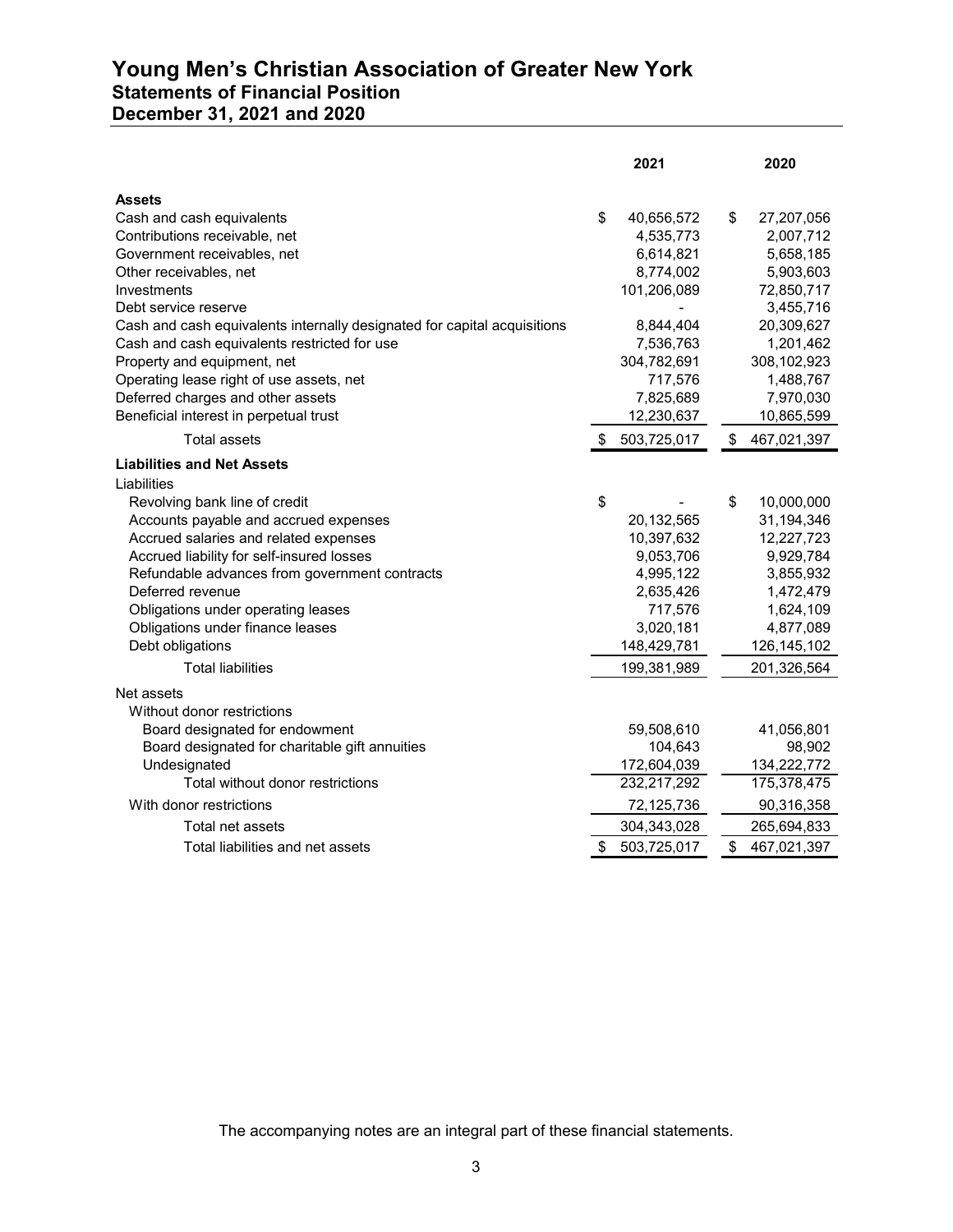# **Young Men's Christian Association of Greater New York Statement of Activities Year Ended December 31, 2021 with Summarized Financial Information for the Year Ended December 31, 2020**

|                                                                                                                              | <b>Without Donor</b><br><b>Restrictions</b> | <b>With Donor</b><br><b>Restrictions</b> | 2021<br><b>Total</b> | 2020<br><b>Total</b> |
|------------------------------------------------------------------------------------------------------------------------------|---------------------------------------------|------------------------------------------|----------------------|----------------------|
| Operating revenues, support and gains                                                                                        |                                             |                                          |                      |                      |
| Contributions                                                                                                                | \$<br>34,630,495                            | \$<br>6,120,569                          | 40,751,064<br>\$     | \$<br>30,285,720     |
| Special events gross income                                                                                                  | 74,997                                      |                                          | 74,997               | 45,908               |
| Less: Direct cost of special events                                                                                          | (74, 997)                                   |                                          | (74, 997)            | (5,739)              |
|                                                                                                                              |                                             |                                          |                      | 40,169               |
| Membership dues and program fees                                                                                             | 40,436,945                                  |                                          | 40,436,945           | 34,471,855           |
| Residence program and related services                                                                                       | 32,243,851                                  |                                          | 32,243,851           | 23.644.984           |
| Government contract revenues                                                                                                 | 49,868,226                                  |                                          | 49,868,226           | 30,071,096           |
| Endowment distribution                                                                                                       | 2,875,967                                   |                                          | 2,875,967            | 2,910,953            |
| Other revenues                                                                                                               | 605,894                                     |                                          | 605,894              | 762,813              |
| Gain on sale of property and equipment                                                                                       | 537,202                                     |                                          | 537,202              |                      |
| Total operating revenues, support and gains                                                                                  | 161,198,580                                 | 6,120,569                                | 167,319,149          | 122, 187, 590        |
| Net assets released from restrictions                                                                                        | 28,247,275                                  | (28, 247, 275)                           |                      |                      |
| Total operating revenues, support,<br>gains and net assets released<br>from restriction                                      | 189,445,855                                 | (22, 126, 706)                           | 167,319,149          | 122,187,590          |
| <b>Operating expenses</b>                                                                                                    |                                             |                                          |                      |                      |
| Salaries and related expenses                                                                                                | 61,554,360                                  |                                          | 61,554,360           | 69,209,493           |
| Staff training and conferences                                                                                               | 684,990                                     |                                          | 684,990              | 517,332              |
| <b>Contract services</b>                                                                                                     | 22,286,162                                  |                                          | 22,286,162           | 18,725,717           |
| Facility occupancy                                                                                                           | 6,552,800                                   |                                          | 6,552,800            | 6,049,497            |
| Supplies and other                                                                                                           | 9,103,118                                   |                                          | 9,103,118            | 5,732,944            |
| Repairs and maintenance                                                                                                      | 3,375,398                                   |                                          | 3,375,398            | 1,773,549            |
| Insurance                                                                                                                    | 3,660,089                                   |                                          | 3,660,089            | 3,722,611            |
| Promotion and advertising                                                                                                    | 1,503,072                                   |                                          | 1,503,072            | 1,935,965            |
| Interest                                                                                                                     | 4,225,824                                   |                                          | 4,225,824            | 4,900,362            |
| Depreciation and amortization                                                                                                | 17,660,006                                  |                                          | 17,660,006           | 17,519,218           |
| Total operating expenses                                                                                                     | 130,605,819                                 |                                          | 130,605,819          | 130,086,688          |
| Excess (deficit) of operating revenue,<br>support, gains and net assets released<br>from restriction over operating expenses | 58,840,036                                  | (22, 126, 706)                           | 36,713,330           | (7,899,098)          |
| Non-operating changes                                                                                                        |                                             |                                          |                      |                      |
| Investment return<br>Change in value of split-interest agreements                                                            | 5,067,429                                   | 3,499,507                                | 8,566,936            | 12,756,003           |
| and beneficial interest in perpetual trust                                                                                   | 484,189                                     | 1,359,149                                | 1,843,338            | 1,188,099            |
| Appropriation of endowment distribution                                                                                      | (1,953,395)                                 | (922, 572)                               | (2,875,967)          | (2,910,953)          |
| Loss on defeasance of debt                                                                                                   | (5,599,442)                                 |                                          | (5,599,442)          | (1,955,944)          |
| Changes in net assets                                                                                                        | 56,838,817                                  | (18, 190, 622)                           | 38,648,195           | 1,178,107            |
| <b>Net assets</b>                                                                                                            |                                             |                                          |                      |                      |
| Beginning of year                                                                                                            | 175,378,475                                 | 90,316,358                               | 265,694,833          | 264,516,726          |
| End of year                                                                                                                  | 232,217,292<br>\$                           | \$<br>72,125,736                         | \$<br>304,343,028    | 265,694,833<br>\$    |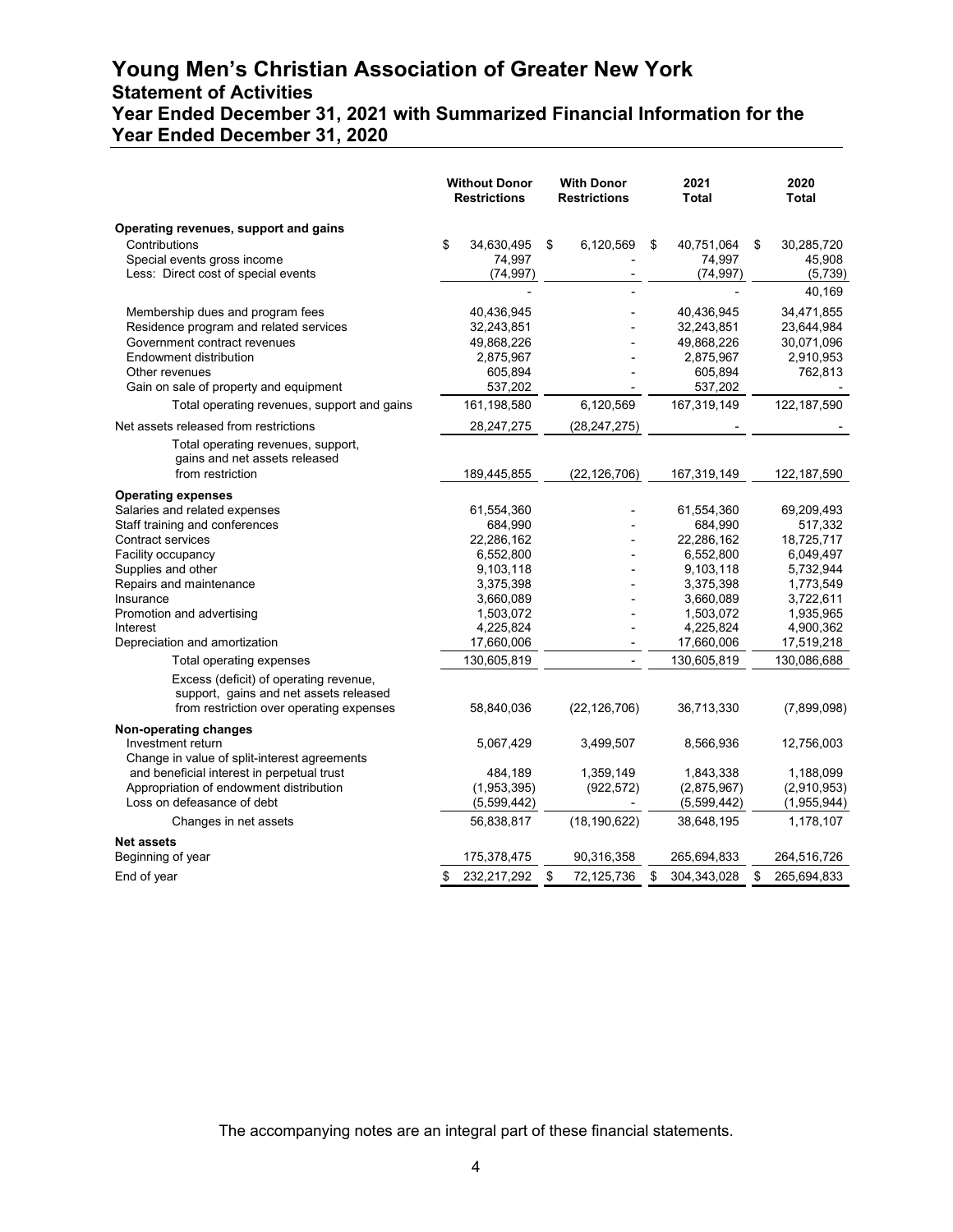# **Young Men's Christian Association of Greater New York Statements of Cash Flows Years Ended December 31, 2021 and 2020**

|                                                                               | 2021           | 2020             |
|-------------------------------------------------------------------------------|----------------|------------------|
| Cash flows from operating activities                                          |                |                  |
| Changes in net assets                                                         | 38,648,195     | \$<br>1,178,107  |
| Adjustments to reconcile changes in net assets to                             |                |                  |
| cash provided by (used in) operating activities                               |                |                  |
| Realized and unrealized gain on investments                                   | (4,870,255)    | (10,609,000)     |
| Provision for bad debts                                                       | 362,669        | 159,140          |
| Gain on sale of property and equipment                                        | (537, 202)     |                  |
| Depreciation and amortization                                                 | 17,660,006     | 17,519,218       |
| Amortization of bond premium and bond issue costs                             | (27, 195)      | (190, 403)       |
| Contributions restricted for long-term investment                             | (13,590,071)   | (22,081,368)     |
| Donated securities                                                            | (157, 755)     | (262, 321)       |
| Proceeds from sales of donated securities                                     | 83,800         | 123,907          |
| Change in value of split-interest agreements                                  |                |                  |
| and beneficial interest in perpetual trust                                    | (1,843,338)    | (1, 188, 099)    |
| Operating lease right of use assets, net                                      | 771,191        | 813,183          |
| Loss on defeasance of debt                                                    | 5,599,442      | 1,955,944        |
| Change in                                                                     |                |                  |
| Contributions receivable, net                                                 | (2,536,543)    | 1,310,266        |
| Government receivables, net                                                   | (956, 913)     | 749,072          |
| Other receivables, net                                                        | (3, 138, 418)  | (2, 129, 237)    |
| Deferred charges and other assets                                             | 436,790        | 1,229,667        |
| Beneficial interest in perpetual trust                                        | 484,189        | 439,272          |
| Accounts payable and accrued expenses                                         | (1,592,539)    | 4,852,348        |
| Accrued salaries and related expenses                                         | (1,830,091)    | 3,226,108        |
| Accrued liability for self-insured losses                                     | (876, 078)     | (125, 453)       |
| Refundable advances from government contracts                                 | 1,139,190      | 1,930,166        |
| Deferred revenue                                                              | 1,162,947      | (3,218,276)      |
| Obligations under operating leases                                            | (906, 533)     | (862, 398)       |
| Net cash provided by (used in) operating activities                           | 33,485,488     | (5, 180, 157)    |
| Cash flows from investing activities                                          |                |                  |
| Proceeds from sale of property and equipment                                  | 6,534,856      |                  |
| Purchase of property and equipment                                            | (29,032,282)   | (34,940,964)     |
| Proceeds from the sale of investments                                         | 14,158,817     | 26,766,096       |
| Purchase of investments                                                       | (36,700,400)   | (25, 948, 717)   |
| Net cash used in investing activities                                         | (45,039,009)   | (34, 123, 585)   |
| Cash flows from financing activities                                          |                |                  |
| Receipts from contributions restricted for long-term investment               | 13,504,180     | 22,920,265       |
| Proceeds from sales of donated securities restricted for long-term investment | 73,955         | 138,414          |
| Repayment of finance lease obligations                                        | (2,874,421)    | (3,475,742)      |
| (Repayments) advances on revolving line of credit, net                        | (10,000,000)   | 10,000,000       |
| Proceeds from issuance of debt obligations                                    | 70,625,000     | 32,685,000       |
| Repayment of debt obligations                                                 | (49, 899, 941) | (35, 230, 761)   |
| Payment of debt issuance costs                                                | (612, 124)     | (445, 239)       |
| Net cash provided by financing activities                                     | 20,816,649     | 26,591,937       |
| Net change in cash and cash equivalents, designated cash and cash             | 9,263,128      | (12,711,805)     |
| Cash, cash equivalents, and restricted cash                                   |                |                  |
| Beginning of year                                                             | 51,299,980     | 64,011,785       |
| End of year                                                                   | 60,563,108     | \$<br>51,299,980 |
| <b>Supplemental information</b>                                               |                |                  |
| Interest paid during the year                                                 | 5,739,401      | \$<br>4,590,425  |
| Property and equipment acquired through finance leases                        | 1,017,513      | 2,338,088        |
| Change in accrual for acquisition of property and equipment                   | (9,419,918)    | 3,737,697        |
| Donated securities                                                            | 157,755        | 262,321          |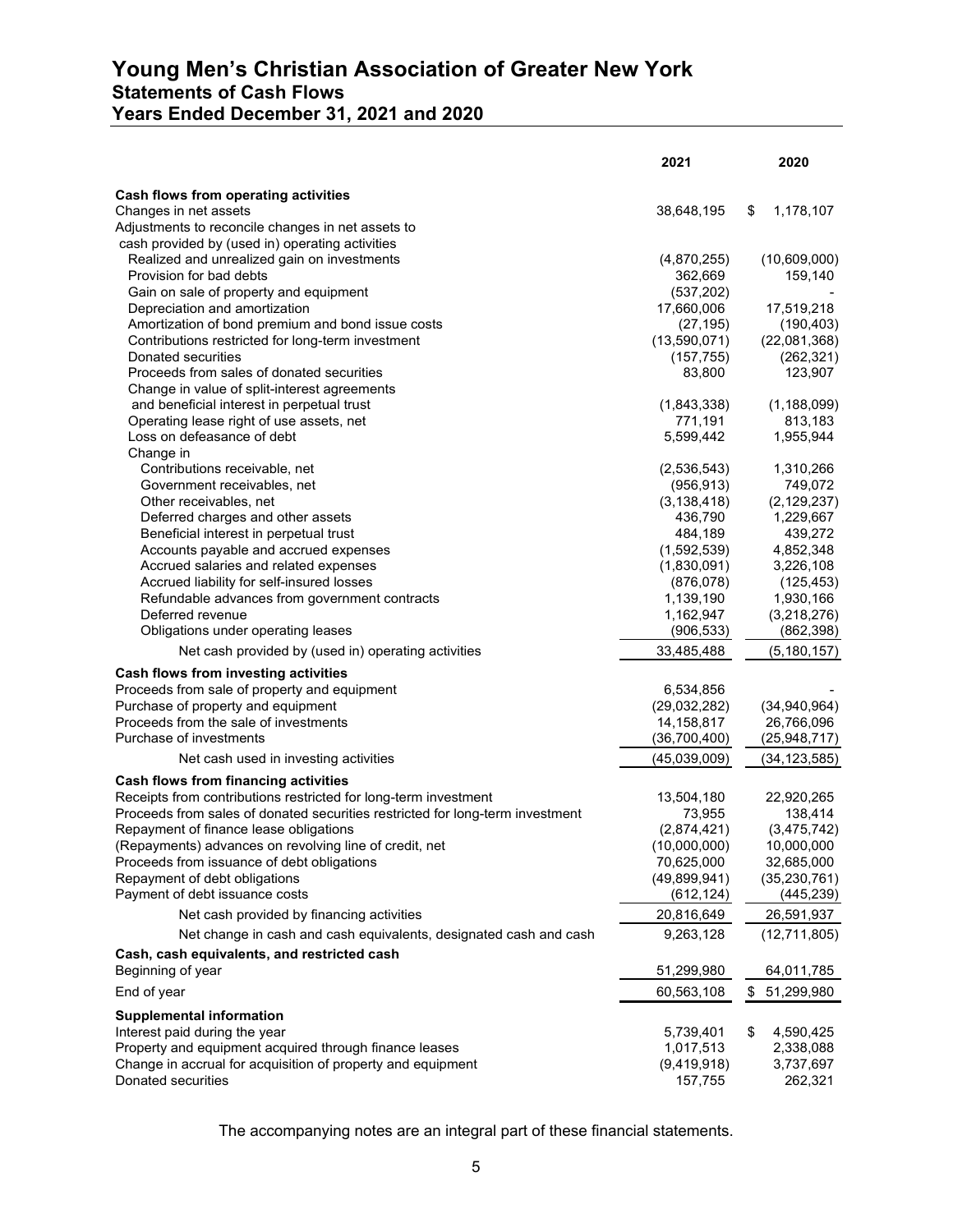# **Young Men's Christian Association of Greater New York Statement of Functional Expenses Year Ended December 31, 2021 with Summarized Financial Information for the Year Ended December 31, 2020**

|                                                                                                                                                                                                                                                     |                                                                                                                              | Program<br><b>Supporting Services</b>                                                                                      |    |                                                                                                                      |    |                                                                                                                                 |                                                                                                          |                                                                                         |    |                                                                                                                                 |     |                                                                                                                                 |
|-----------------------------------------------------------------------------------------------------------------------------------------------------------------------------------------------------------------------------------------------------|------------------------------------------------------------------------------------------------------------------------------|----------------------------------------------------------------------------------------------------------------------------|----|----------------------------------------------------------------------------------------------------------------------|----|---------------------------------------------------------------------------------------------------------------------------------|----------------------------------------------------------------------------------------------------------|-----------------------------------------------------------------------------------------|----|---------------------------------------------------------------------------------------------------------------------------------|-----|---------------------------------------------------------------------------------------------------------------------------------|
|                                                                                                                                                                                                                                                     | Youth<br>Development                                                                                                         | Healthy<br>Living                                                                                                          |    | <b>Social</b><br><b>Responsibility</b>                                                                               |    | <b>Subtotal</b>                                                                                                                 | Management<br>and General                                                                                | <b>Fundraising</b>                                                                      |    | 2021<br>Total                                                                                                                   |     | 2020<br>Total                                                                                                                   |
| Salaries and related expenses<br>Staff training and conferences<br>Contract services<br>Facility occupancy<br>Supplies and other<br>Repairs and maintenance<br>Insurance<br>Promotions and advertising<br>Interest<br>Depreciation and amortization | 29,585,604<br>194,388<br>10,719,888<br>1,403,068<br>5,568,333<br>1,255,517<br>1,900,412<br>225.017<br>2,450,676<br>6,081,606 | \$13,376,080<br>53,497<br>3,464,250<br>3,310,387<br>974,464<br>1,422,531<br>787,513<br>1,003,981<br>1,015,538<br>7,947,641 | \$ | 6,639,479<br>124,411<br>6,082,404<br>1,656,045<br>2,127,107<br>673,253<br>589,051<br>116,241<br>759,610<br>3,433,227 | S  | 49,601,163<br>372,296<br>20,266,542<br>6,369,500<br>8,669,904<br>3,351,301<br>3,276,976<br>1,345,239<br>4,225,824<br>17,462,474 | \$<br>10.793.644<br>298,926<br>1,863,812<br>171,613<br>328,378<br>20,630<br>383,113<br>57,280<br>177,779 | \$<br>1,159,553<br>13,768<br>155,808<br>11,687<br>104,836<br>3,467<br>100,553<br>19,753 | S. | 61,554,360<br>684,990<br>22,286,162<br>6,552,800<br>9,103,118<br>3,375,398<br>3,660,089<br>1,503,072<br>4,225,824<br>17,660,006 | \$. | 69,209,493<br>517,332<br>18,725,717<br>6,049,497<br>5,732,944<br>1,773,549<br>3,722,611<br>1,935,965<br>4,900,362<br>17,519,218 |
| Total expenses included<br>in the expense section<br>of the statement<br>of activities                                                                                                                                                              | 59,384,509                                                                                                                   | 33,355,882                                                                                                                 |    | 22,200,828                                                                                                           |    | 114,941,219                                                                                                                     | 14,095,175                                                                                               | 1,569,425                                                                               |    | 130,605,819                                                                                                                     |     | 130,086,688                                                                                                                     |
| Expenses included with<br>revenues and public support<br>Direct cost of special events<br>Total                                                                                                                                                     | 59,384,509                                                                                                                   | \$33,355,882                                                                                                               | \$ | 22,200,828                                                                                                           | \$ | 114,941,219                                                                                                                     | \$<br>14,095,175                                                                                         | \$<br>74,997<br>1,644,422                                                               |    | 74,997<br>130,680,816                                                                                                           |     | 5,739<br>130,092,427                                                                                                            |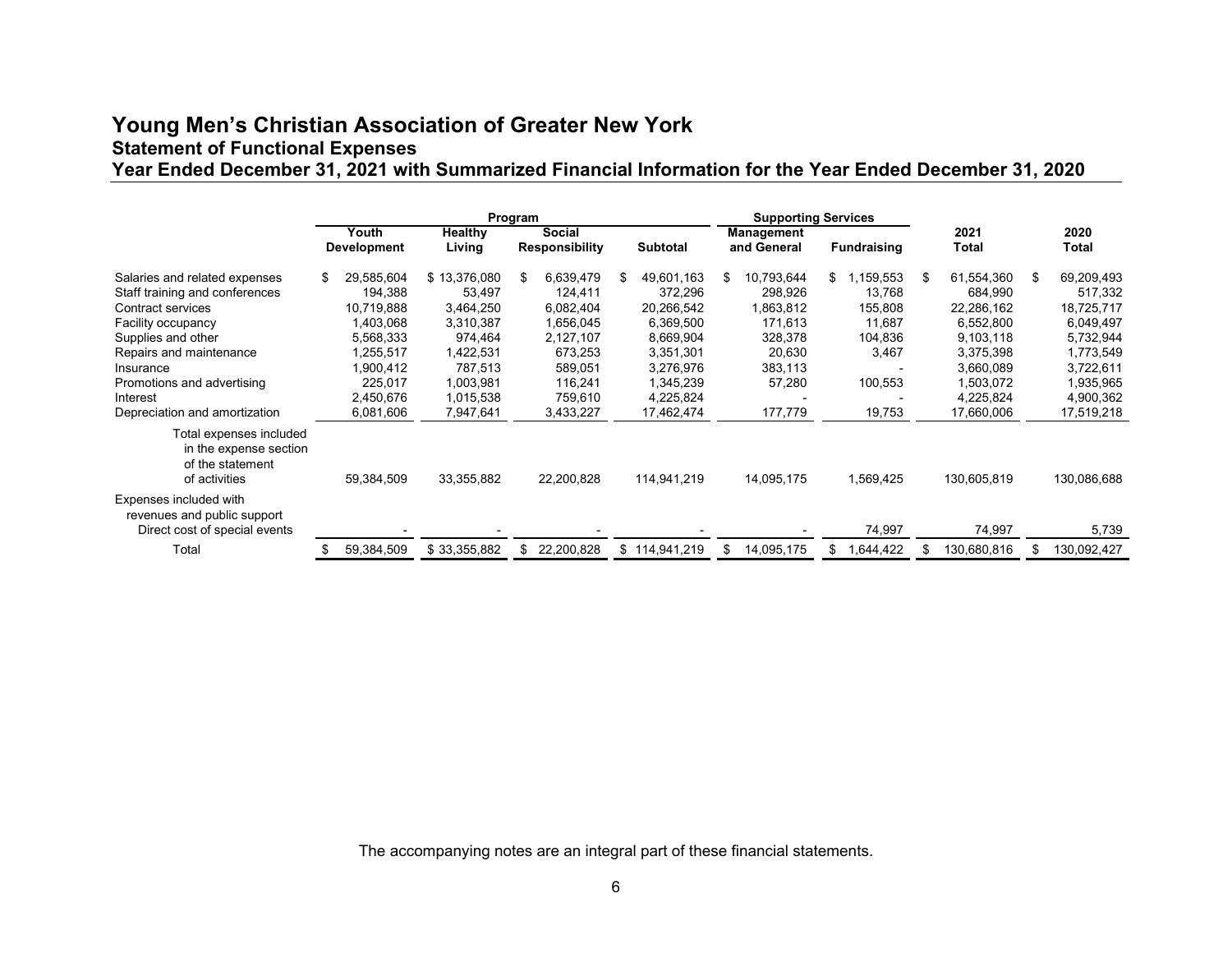#### **1. Organization**

#### **Background**

The financial statements of the Young Men's Christian Association (YMCA) of Greater New York (the "Association") include the accounts of the Association Office and all its branches.

The Association is a community service organization founded in 1852 for all New Yorkers to empower youth, improve health and strengthen community. The Association served approximately 250,000 members and program participants in the years ended December 31, 2021 and 2020, at 23 branch locations across New York City and more than 50 public schools, parks and community centers throughout the five boroughs. Groundbreaking occurred in 2018 for one additional branch in the Bronx borough that is expected to open in 2022. All Association programs teach the core values of caring, honesty, respect and responsibility and continue our 169-year tradition of emphasis upon youth, healthy lifestyles, adult education, community collaboration and problem solving. The Association is an open and inclusive organization and welcomes all people without discrimination on the basis of race, ethnicity, color, national origin, citizenship, creed, religion, age, abilities, sexual orientation or income.

The Association is supported primarily by membership dues and program fees, residence and related services, government contract revenues, and contributions.

#### **Tax Exempt Status**

The Association qualifies as a tax-exempt organization under Section 501(c)(3) of the Internal Revenue Code (the Code) and has been determined not to be a private foundation under Section 509(a)(1) of the Code.

#### **2. Accounting Policies**

#### **Basis of Accounting and Presentation**

The financial statements of the Association are prepared on the accrual basis of accounting in accordance with accounting principles generally accepted in the United States of America ("GAAP"). Such statements of financial position are presented in order of liquidity.

The preparation of financial statements in conformity with GAAP requires management to make estimates and assumptions that affect the reported amounts of assets and liabilities and disclosure of contingent assets and liabilities at the date of the financial statements and the reported amounts of revenues and expenses during the reporting period. Actual results could differ from those estimates. The most significant estimates relate to the collectability and carrying value of receivables, and self-insurance loss accruals.

#### **Net Asset Accounting**

The Association classifies operating revenues and public support, operating expenses and nonoperating changes based on the existence or absence of donor-imposed restrictions. Accordingly, net assets of the Association and changes therein, are classified and reported as follows:

Net assets without donor restrictions includes net assets available for use in general operations and are not subject to donor (or certain grantor) restrictions, such as public support and revenues that are not subject to donor-imposed stipulations. All expenses are reported as decreases in net assets without donor restrictions with the exception of investment expenses. The governing board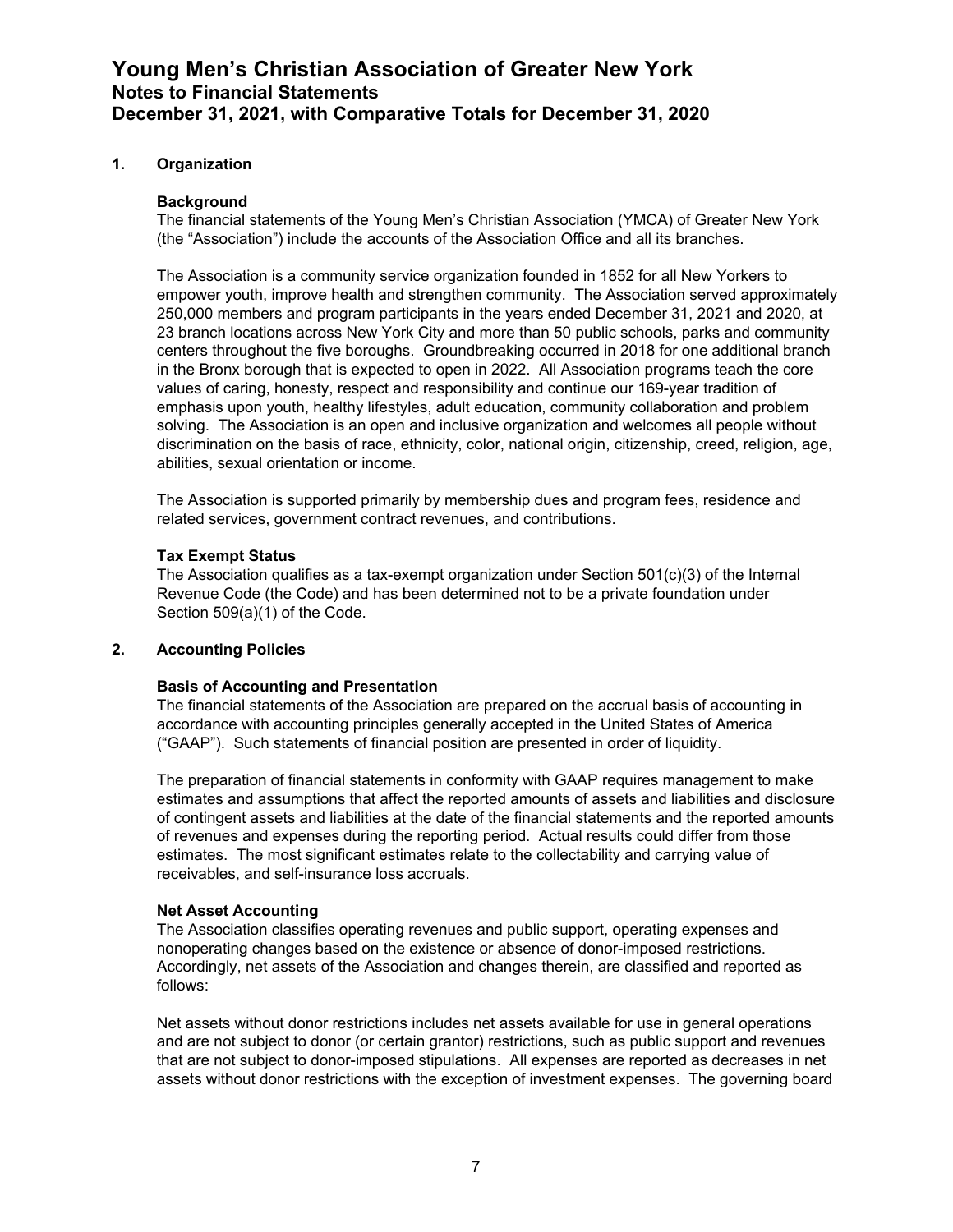has designated, from net assets without donor restrictions, net assets for board-designated endowments and charitable gift annuities. Both income and principal of the board-designated funds, may be used by the Association with the Board of Director's approval.

Net assets with donor restrictions are the part of net assets that are subject to donor-imposed restrictions. A donor-imposed restriction is a donor stipulation that specifies a use for a contributed asset that is more specific than broad limits resulting from the following: the nature of the not-forprofit entity, the environment in which it operates, or the purposes specified in its articles of incorporation, bylaws or comparable document. Some donor-imposed restrictions are temporary in nature, such as those that will be met by the passage of time or other events such as acquisition or construction of property and equipment specified by the donor. Some donor-imposed restrictions are perpetual in nature, where the donor stipulates that the resources be maintained in perpetuity. Net assets maintained in perpetuity include endowment contributions and a beneficial interest in perpetual trust. Generally, the donors of these assets permit the Association to use all or part of the income earned on the related investments for general or specific purposes.

Appreciation and income earned on donor-restricted endowment funds are classified as net assets with donor restrictions until appropriated for spending. Changes in value of the beneficial interest in perpetual trust and certain charitable gift annuities are classified as net assets with donor restrictions depending on the terms of the underlying agreements. Donor-restricted resources intended for capital projects are initially recorded as net assets with donor restrictions and released and reclassified as net assets without donor restrictions when the asset is placed in service. When a time restriction ends, or a purpose restriction is accomplished, net assets with donor restrictions are reclassified to net assets without donor restrictions and reported in the statements of activities as net assets released from restrictions. Donor restricted contributions whose restrictions are met in the year of contribution are reported as without donor restrictions. Investment income earned on donor restricted contributions whose restrictions are met within the same year as received is reported as investment income in net assets without donor restrictions.

#### **Fair Value Accounting**

The Association measures the fair value of its financial assets and liabilities as the price that would be received to sell an asset or paid to transfer a liability in the principal market for the asset or liability. In the absence of a principal market, the Association would use the most advantageous market for the asset or liability, in an orderly transaction between market participants at the measurement date.

The Association categorizes the financial assets and liabilities, based on the priority of inputs to the valuation technique, into a three-tiered hierarchy which maximizes the use of observable inputs, and minimizes the use of unobservable inputs as follows:

- Level 1 Unadjusted quoted prices in active markets for identical assets or liabilities. Included in Level 1 are equity securities, money market funds and mutual funds.
- Level 2 Observable inputs other than those included in Level 1, such as quoted prices for similar assets and liabilities, quoted prices in markets that are not active. Included in Level 2 are debt securities. Inputs are obtained from various sources including market participants, dealers and brokers.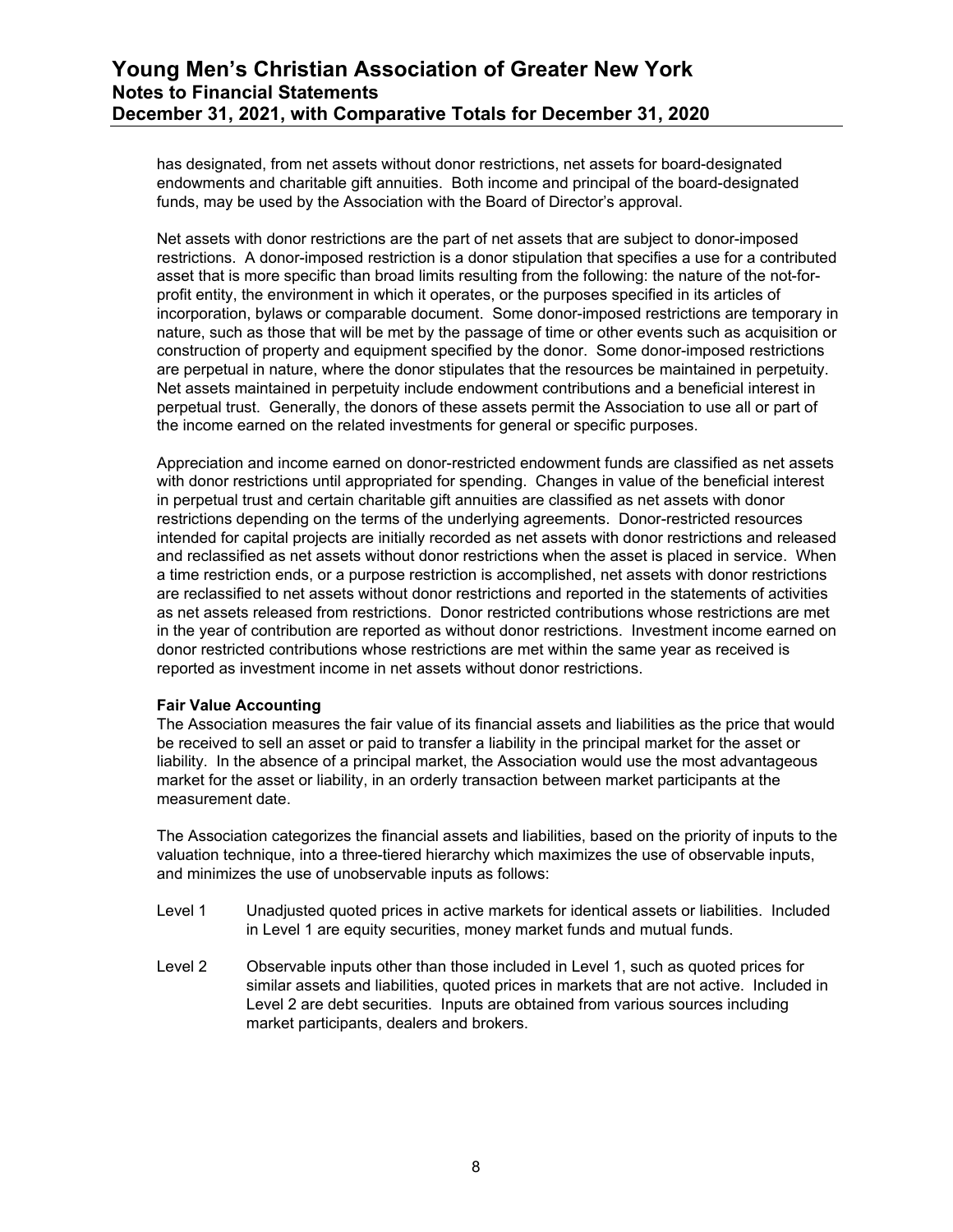Level 3 Unobservable inputs developed using estimates and assumptions developed by the Association, which reflect those a market participant would use. Included in Level 3 is the beneficial interest in perpetual trust. The fair values of the underlying securities in the trust are obtained from various sources including market participants, dealers and brokers.

Assets and liabilities measured at fair value are based on one or more of three valuation techniques. The three valuation techniques are as follows:

Market Approach – Prices and other relevant information generated by market transactions involving identical or comparable assets or liabilities.

Cost Approach – Amount that would be required to replace the service capacity of an asset (i.e., replacement cost); and

Income Approach – Techniques to convert future amounts to a single present amount based on market expectations (including present value techniques, option-pricing models, and lattice models).

The Association utilized the market approach to determine the fair value of its financial instruments in fiscal years 2021 and 2020.

#### **Cash and Cash Equivalents**

Cash and cash equivalents are short-term highly liquid investments with original maturities of three months or less at the time of purchase, except the Association elected to treat highly liquid shortterm investments included in the Association's investment portfolio as investments. Included in cash and cash equivalents are amounts in excess of FDIC limits. Management believes the credit risk related to these amounts is minimal.

#### **Revenues from Nonexchange Transactions**

Revenues from nonexchange transactions which include contributions, special events and government contract revenues, are recorded as net assets without donor restrictions or net assets with donor restrictions depending upon the existence and/or nature of donor restrictions. Revenues from nonexchange transactions may also be subject to conditions, in the form of both a barrier to entitlement and a refund of amounts paid (or a release from obligation to make future payments). Revenues from conditional nonexchange transactions are recognized when the barrier is satisfied, which is generally as costs are incurred. In addition, the Association has elected the simultaneous release option for conditional contributions that are subject to purpose restrictions. Under this option, net assets without donor restrictions include the donor-restricted contributions for which the purpose restrictions are met in the same reporting period as the revenue is recognized. Revenues from nonexchange transactions that are considered unconditional generally are recognized as revenues with donor restrictions when the grant funds are awarded and are released into net assets without donor restrictions when the purpose has been met.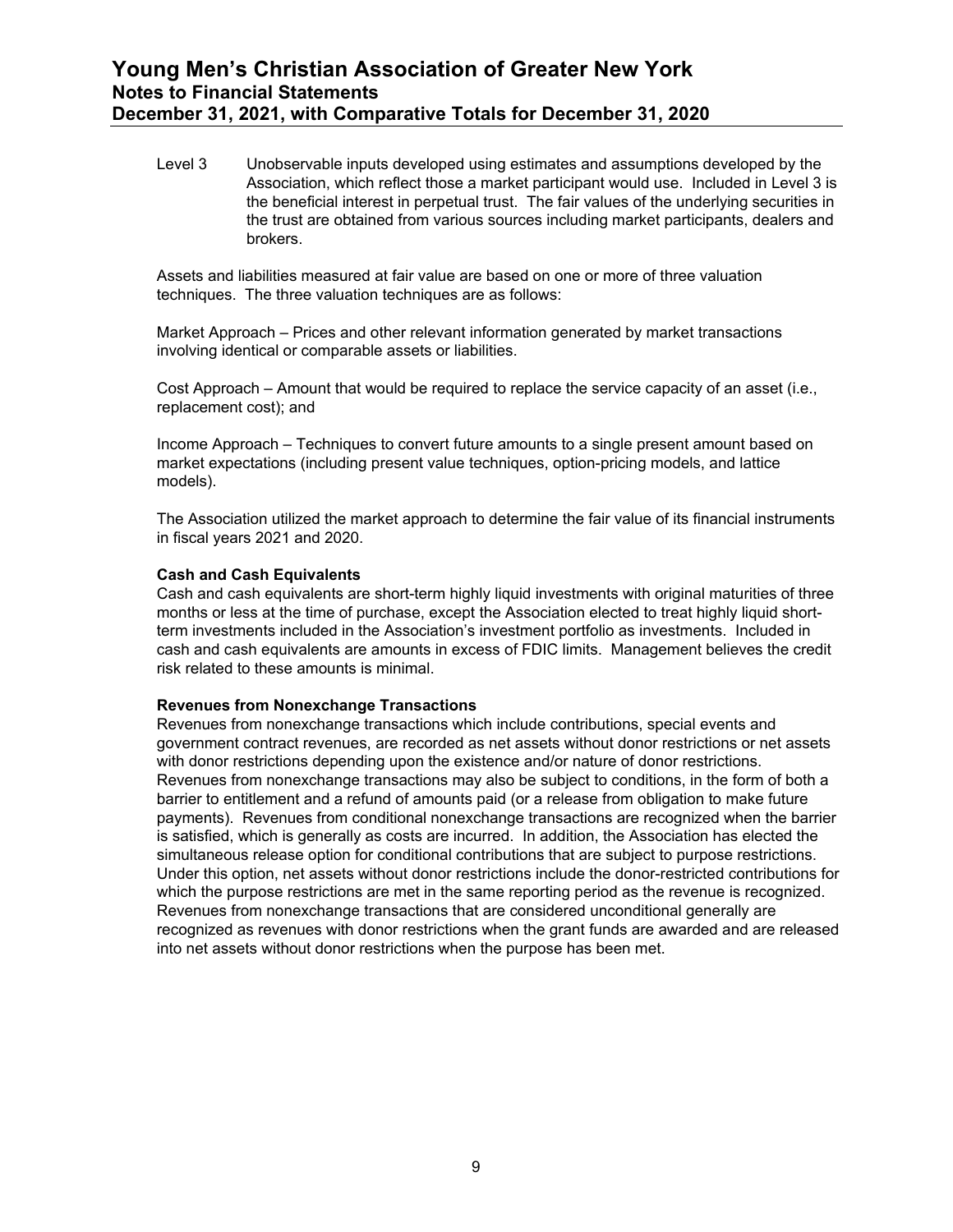The Association records contributions receivable, net of allowances for estimated uncollectable amounts, when there is sufficient evidence in the form of verifiable documentation that an unconditional promise was received. The Association discounts multi-year pledges that are expected to be collected after one year using a risk adjusted discount rate. Multi-year pledges are recorded at fair value at the date of the pledge. Government contributions receivable are recorded in government receivables. All other contributions are recorded in contributions receivable. The allowance for doubtful accounts is determined by the age of the balance, historical collection rates, and specific identification of uncollectible accounts. Uncollectible contributions receivable are charged to the allowance. An expense is recorded at the time the allowance is adjusted. Conditional promises to give are recognized only when the conditions on which they depend are substantially met.

#### *Government Contract Revenues*

The Association has contracts with city, state and federal agencies to provide a variety of program services to the public based on contract requirements, including eligibility, procurement, reimbursement, curriculum, staffing and other requirements. These program services range from childcare and after school programs, day camp, family programs, programs for seniors, and immigration and health and welfare related programs.

These contracts from government agencies are primarily considered conditional nonexchange transactions and are recorded as government contract revenue as the associated barriers are overcome, which is generally as allowable expenses are incurred. Advances are recorded as deferred revenue from government contracts upon receipt.

#### **Revenues from Exchange Transactions**

The Association has multiple revenue streams that are accounted for as exchange transactions including membership and program fees, and residence program and related services.

Because the Association's performance obligations relate to contracts with a duration of less than one year, the Association has elected to apply the optional exemption provided in FASB ASC 606 10-50-14(a), *Revenue from Contracts with Customers*, and, therefore, is not required to disclose the aggregate amount of the transaction price allocated to performance obligations that are unsatisfied or partially unsatisfied at the end of the reporting period.

#### *Membership Dues and Program Fees*

Membership dues and program fees consist of amounts that families and individuals pay to participate in health, fitness, education and recreation activities and programs. Members join for varying lengths of time and may cancel with fifteen days' notice. Members generally pay a onetime joining fee plus monthly dues in advance. Memberships provide use of the recreation facilities, access to free classes, programs and activities, and discounts to fee-based programs. The Association offers a variety of programs including family, childcare, day camp, teen, scholastic, fitness, aquatics, health, immigration and international services. Fee-based programs are available to the general public. Program fees for short duration programs of two months or less, such as aquatics classes, are typically paid in advance at the time of registration. Program fees for longer duration programs, such as fee-based childcare, are usually paid monthly in advance. Cancellation provisions vary by program, but most transactions are cancellable with fifteen to thirty days' notice. Refunds may be available for services not provided. Financial assistance is available to members and program participants.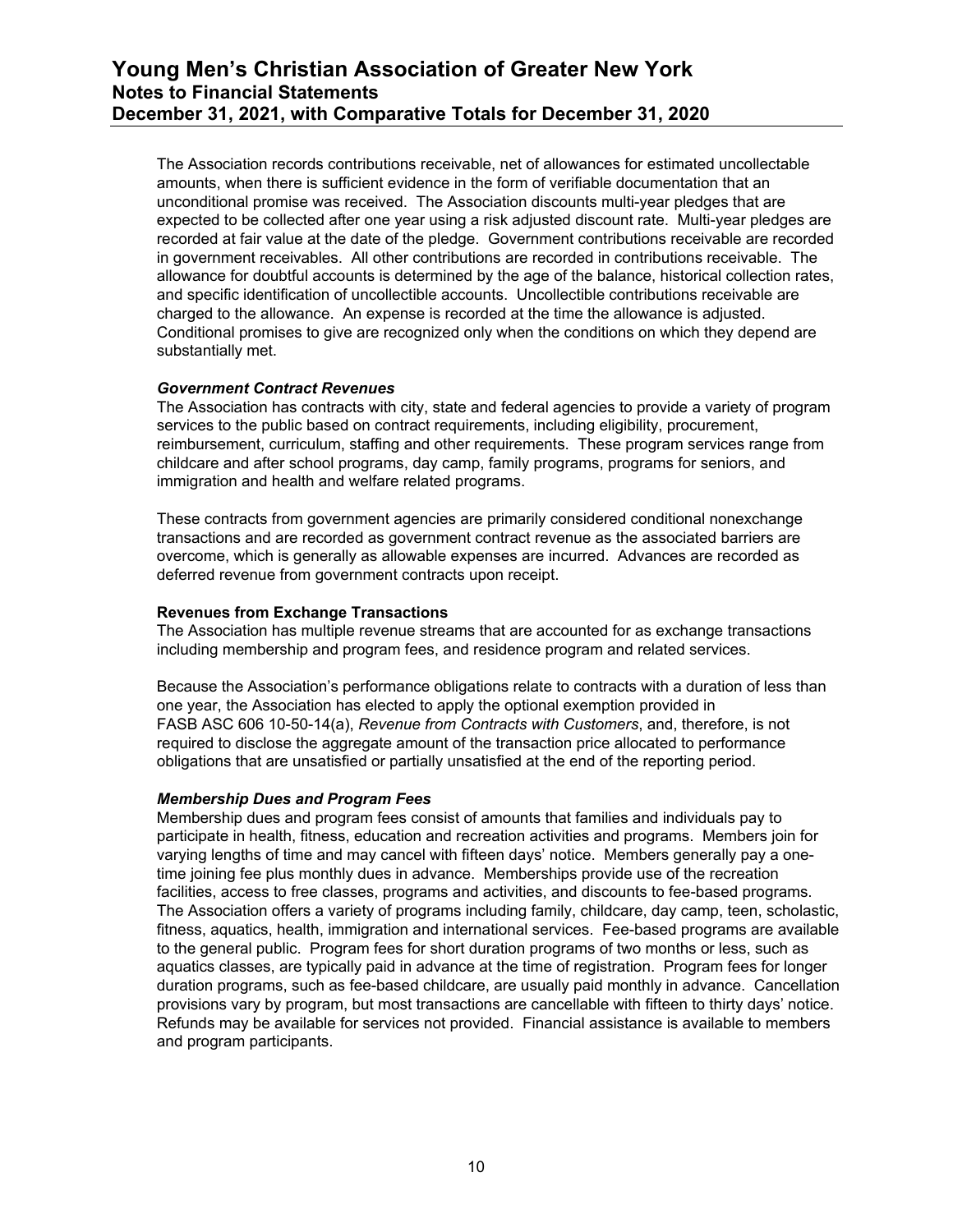Membership dues and program fees are recognized ratably over the period the membership or program service is provided on a straight-line basis. Membership joining fees are ratably recognized over a one-year period from the membership start date.

Membership dues and program fees paid to the Association in advance are recorded as other deferred revenue. Amounts billed but unpaid are recorded as other receivables.

#### *Residence Program Fees and Related Services*

The residence program includes transitional housing, guest rooms and community room rentals.

Transitional housing is focused on transitioning vulnerable New Yorkers to independence through temporary housing and supportive services and is primarily paid through partnerships with other not for profit organizations and government agencies using memorandums of understanding or contracts. Transitional housing program fees are paid based on the terms of the contracts, which are generally after the service is performed. Advances may be received from government agencies. Transitional housing program fees paid by government agencies are included in government contract revenues in the statements of activities.

Guest rooms are affordable hostel style rooms rented to New York City visitors for brief periods and represent one of the oldest programs of the Association dating back to its origins in 1852. Guest rooms are either paid in advance of the stay or are billed in arrears depending on arrangements. Deposits or full advance payments may be received for guest rooms at the time the reservation is made and are generally cancellable with 48 hours' notice. Individual guest room reservations are paid upon check-in or in advance of the stay, unless arrangements are made through a booking agent. Arrangements for guest rooms through booking agents are billed and paid after the stay. Group guest room reservations generally include a deposit at time of reservation, are billed and paid in arrears after the service is performed and are cancellable with thirty days' notice prior to arrival. Refunds may be available for services not provided.

Community rooms and spaces are rented out to not for profit organizations, community groups, residents, members and others and are generally paid in advance. Deposits are generally received at the time the reservation is made.

Residence program and related fees revenues are recognized ratably over the period the service is provided on a straight-line basis. Deposits, advances, and upfront payments are recorded as other deferred revenue upon receipt. Included in other receivables are contract assets for unbilled services and receivables for billed unpaid services.

#### **Other Receivables**

The Association extends credit to third party payers of child development, residence and other programs in the normal course of operations which are due within 90 days of the date of service. The Association also extends credit to its members enrolling in certain programs, such as summer and day camp, which are due in full prior to the start of the program. Receivables are recorded at estimated fair value at the time of origination and are reflected in the statements of financial position net of allowance for doubtful accounts. The allowance for doubtful accounts is determined by a monthly review of account balances, including the age of the balance and historical collection experience. Uncollectible receivables are charged to the allowance. An expense is recorded at the time the allowance is adjusted.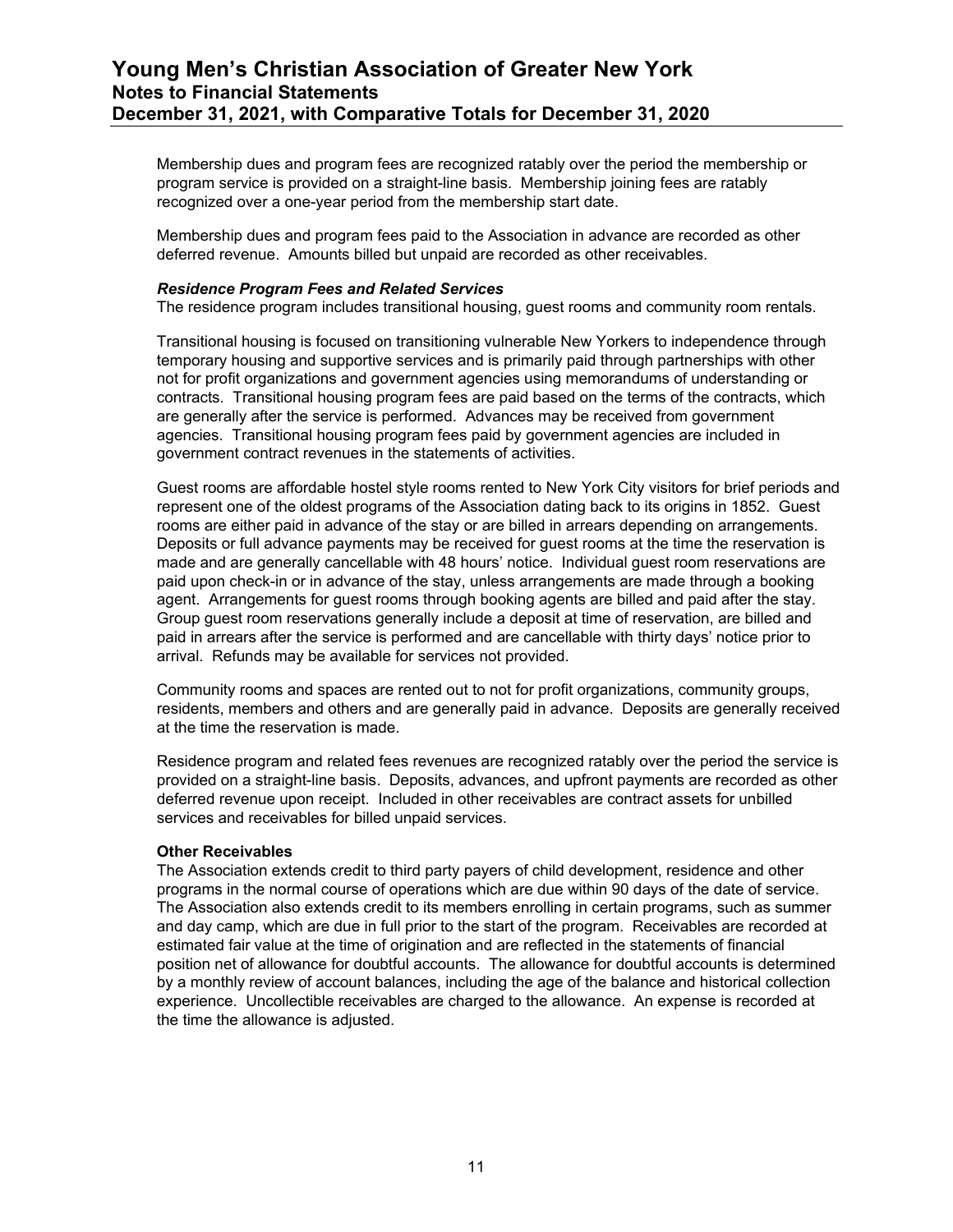#### **Investments**

The fair value of investments in securities traded on national securities exchanges are valued at the closing price on the last business day of the year; securities traded on the over-the-counter market are valued at the last reported bid price. Investment transactions are accounted for on the dates the purchases or sales are executed (trade date). Realized gains and losses are computed on the average-cost basis for investments sold. Unrealized gains and losses are recorded on an annual basis. Dividend income is recorded on the ex-dividend date; interest income is recorded as earned.

#### **Property and Equipment**

The Association capitalizes the cost of improvements and new acquisitions of property and equipment, and depreciates and amortizes these costs using the straight-line method over the estimated remaining useful lives of the related assets as follows:

|                                      | Range of            |
|--------------------------------------|---------------------|
|                                      | <b>Estimated</b>    |
|                                      | <b>Useful Lives</b> |
| Buildings and leasehold improvements | $15 - 40$           |
| Furniture and fixtures               | $7 - 10$            |
| Equipment                            | $3 - 7$             |

Donated assets are recorded at their estimated fair value on the date of donation. Property and equipment under finance lease obligations and leasehold improvements are amortized on the straight-line method over the shorter period of the lease term or the estimated useful life of the asset. Gains and losses are recognized in the statements of activities upon disposal of property and equipment.

#### **Leases**

The Association has entered into various noncancelable operating leases for program facilities. In addition, the Association has entered into operating and finance leases for equipment. The Association determines if an arrangement is a lease at inception.

Effective with the implementation of ASU 2016-02, *Leases (Topic 842)* and subsequent amendments to the initial guidance (collectively, Topic 842) on January 1, 2020, operating leases (with the exception of leases with a term of twelve months or less) are recorded in operating lease right of use assets and obligations under operating leases liabilities in the statements of financial position. Finance leases are recorded in property and equipment, net and obligations under finance leases in the statements of financial position. Leases with a term of twelve months or less are considered short term leases and are accounted for as supplies expense in the statement of activities as rental payments are incurred. The Association elected the practical expedient permitted under the transition guidance within the standard, which among other things, allowed the Association to carry forward the historical lease classification. The Association also elected the practical expedient to not separate lease components from nonlease components.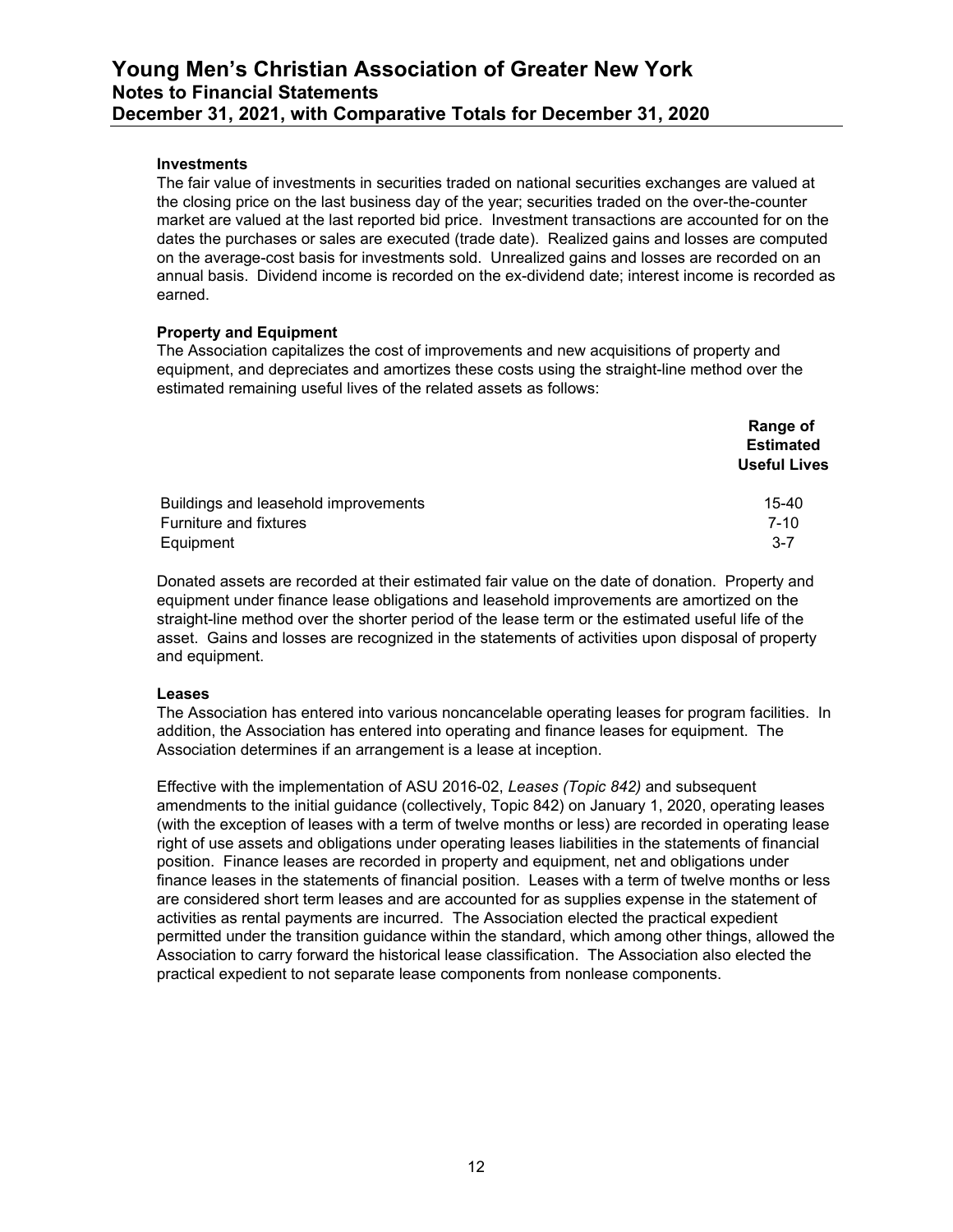Operating and finance lease assets represent the Association's right to use an underlying asset for the lease term and lease liabilities represent its obligation to make lease payments arising from the lease. Operating and finance lease assets and liabilities are recognized at commencement date based on the present value of lease payments over the lease term. When the lease does not provide an implicit rate, the Association uses a secured borrowing rate based on the information available at commencement date in determining the present value of lease payments. The Association uses the implicit rate when readily determinable. The Association's lease terms may include options to extend. Operating lease expense for lease payments are recognized on a straight-line basis over the lease term. Finance lease expense includes two components: straight line amortization expense over the life of the underlying equipment and interest expense on the outstanding liability.

The Association received concessions to defer payments for six months on certain equipment operating and finance leases in 2020 as a result of the COVID-19 pandemic and operational closures. The Association has elected to account for these concessions by increasing accounts payable and accrued liabilities in the Statement of Financial Position as these payments accrued and expensing them as was originally scheduled during the deferral period. As of December 31, 2021 and 2020, \$972,296 and \$1,865,668 respectively were included in accounts payable and accrued liabilities in the Statement of Financial Position as a result of this election.

#### **Accounting for the Impairment of Long-Lived Assets**

The Association reviews property and equipment for impairment whenever events or changes in circumstances indicate that the related carrying value may not be recoverable. Recoverability is measured by a comparison of the carrying amount of the asset to future net cash flows, undiscounted and without interest, expected to be generated by the asset. If assets are considered to be impaired, the impairment to be recognized is measured by the amount by which the carrying amount of the assets exceeds the fair value of the asset. During the years ended December 31, 2021 and 2020, there were no events or changes in circumstances indicating that the carrying amount of the property and equipment may not be recoverable.

#### **Split-Interest Agreements**

The Association receives contributions in the form of charitable gift annuities, under which the Association agrees to pay the donor or the donor's designee a fixed amount for a period of time. Upon the death of the beneficiaries, the remaining assets will be distributed by the Association to itself. The fair value of the assets has been included in the Association's statements of financial position, and a corresponding liability has been recorded to reflect the present value of the required lifetime payments to the named beneficiaries using discount rates ranging from 1.2% to 3.2% for each of the years ended December 31, 2021 and 2020, in accounts payable and accrued liabilities in the statements of financial position. The difference between the fair value of the assets received and the present value of the obligation to named beneficiaries under the agreements is reported as contribution revenue in net assets with or without donor restrictions in the accompanying statements of activities. Realized and unrealized gains and losses, and interest and dividend revenue from the investments are also recorded as nonoperating changes in the accompanying statements of activities. Payments of the obligations are reflected as adjustment to the liability. Amortization of discounts and changes in actuarial assumptions are reflected in the statements of activities as change in value of split-interest agreements.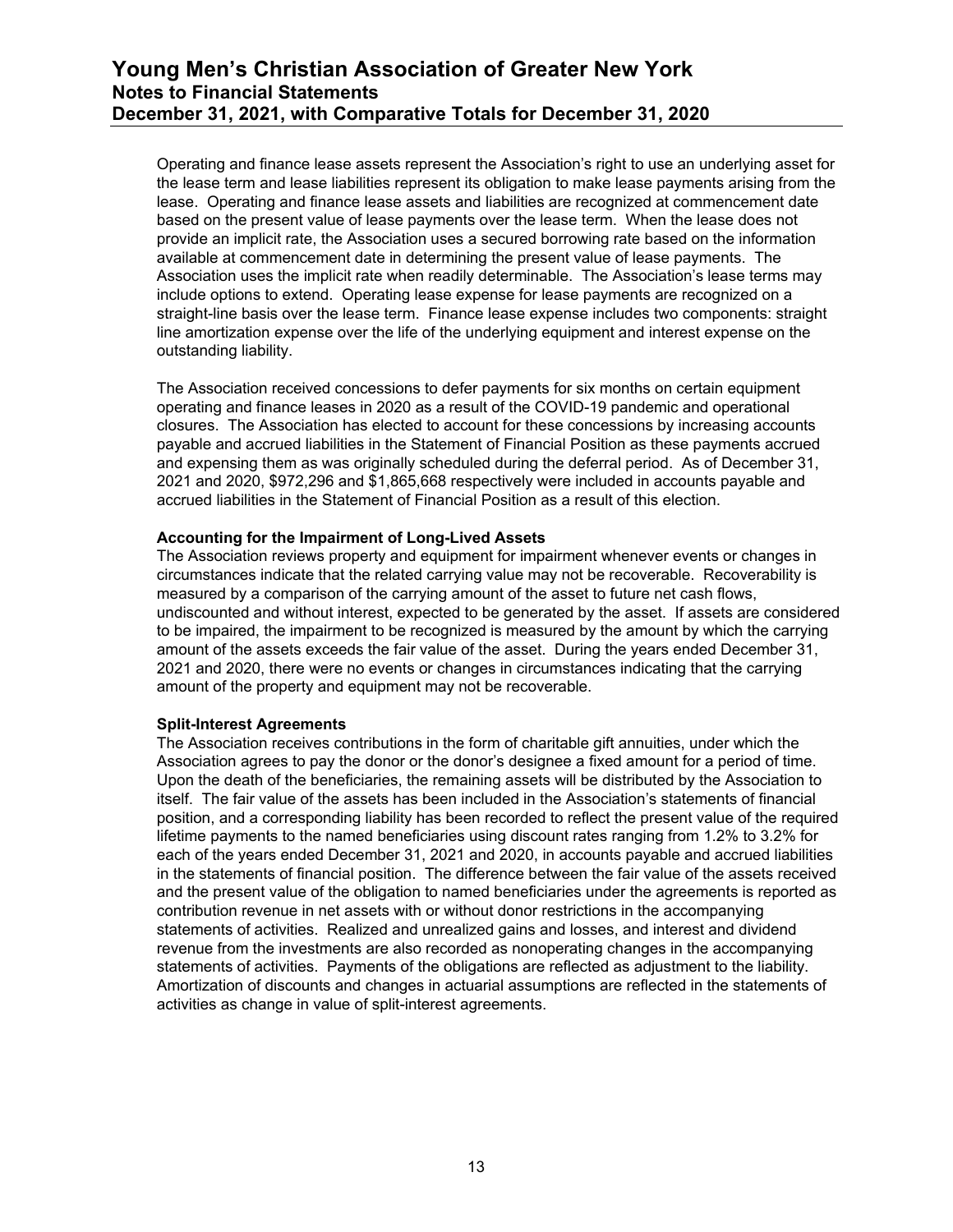#### **Beneficial Interest in Perpetual Trust**

The Association has a beneficial interest in a perpetual trust whereby the assets are held in perpetuity by a third-party trustee. The asset is recorded in the accompanying statements of financial position at the fair value of the underlying trust assets as the Association is the sole beneficiary of the trust. Net appreciation (depreciation) of the beneficial interest in perpetual trust is recorded as a change in value of beneficial interest in perpetual trust in net assets with donor restrictions in accordance with the trust agreement. The distribution from the perpetual trust to the Association is included in the endowment distribution, is determined annually by the trustees, and is 5 percent of the average fair value of the trust for the prior three years ended December 31.

#### **Measure of Operations**

The Association includes in its definition of measure of operations, excess (deficit) of operating revenues and public support over operating expenses, all support and revenues that are an integral part of its programs and supporting activities. Included in operating revenues and public support, is an amount earned on the Association's investment portfolio developed from the endowment spending formula for operations and interest income. Excluded from operating revenues and public support and expenses are investment returns in excess of or less than the endowment spending formula amount for operations, distributions received on the beneficial interest in perpetual trust, changes in value of split-interest agreements and beneficial interest in perpetual trust, and loss on defeasance of debt. The endowment spending rate formula amount included in current operations is 5 percent of the trailing average fair value of the endowment investment portfolio for the 20 quarters ended the prior June 30<sup>th</sup>. Distributions received on the beneficial interest in perpetual trust are based on 5 percent of the average fair value of the trust for the prior three years ended December 31st.

#### **Donated Services**

A substantial number of corporations and volunteers have donated significant amounts of time and services in the Association's program operations and in its fund-raising campaigns. However, such contributed services do not meet the criteria for recognition of contributed services contained in accounting principles generally accepted in the United States of America and, accordingly, are not reflected in the accompanying financial statements. Other donated services are recorded in the financial statements if they enhance nonfinancial assets, are provided by a person possessing a specific skill and the Association would need to purchase these services if not donated.

#### **Functional Expenses**

The Association records expenses on a functional basis among its various program activities and supporting services. Program activities represent the costs associated with the delivery of programs relating to youth development, healthy living and social responsibility. Expenses that can be identified with a specific program or supporting service are charged directly. Other expenses that are common to several functions are allocated by various statistical bases. Salaries and related expenses are allocated based on time and effort. Staff training and conferences, contract services, supplies and other, insurance, promotion and advertising and interest are allocated based on total directly identified expenses. Facility occupancy, repairs and maintenance, depreciation and amortization are allocated based on square footage.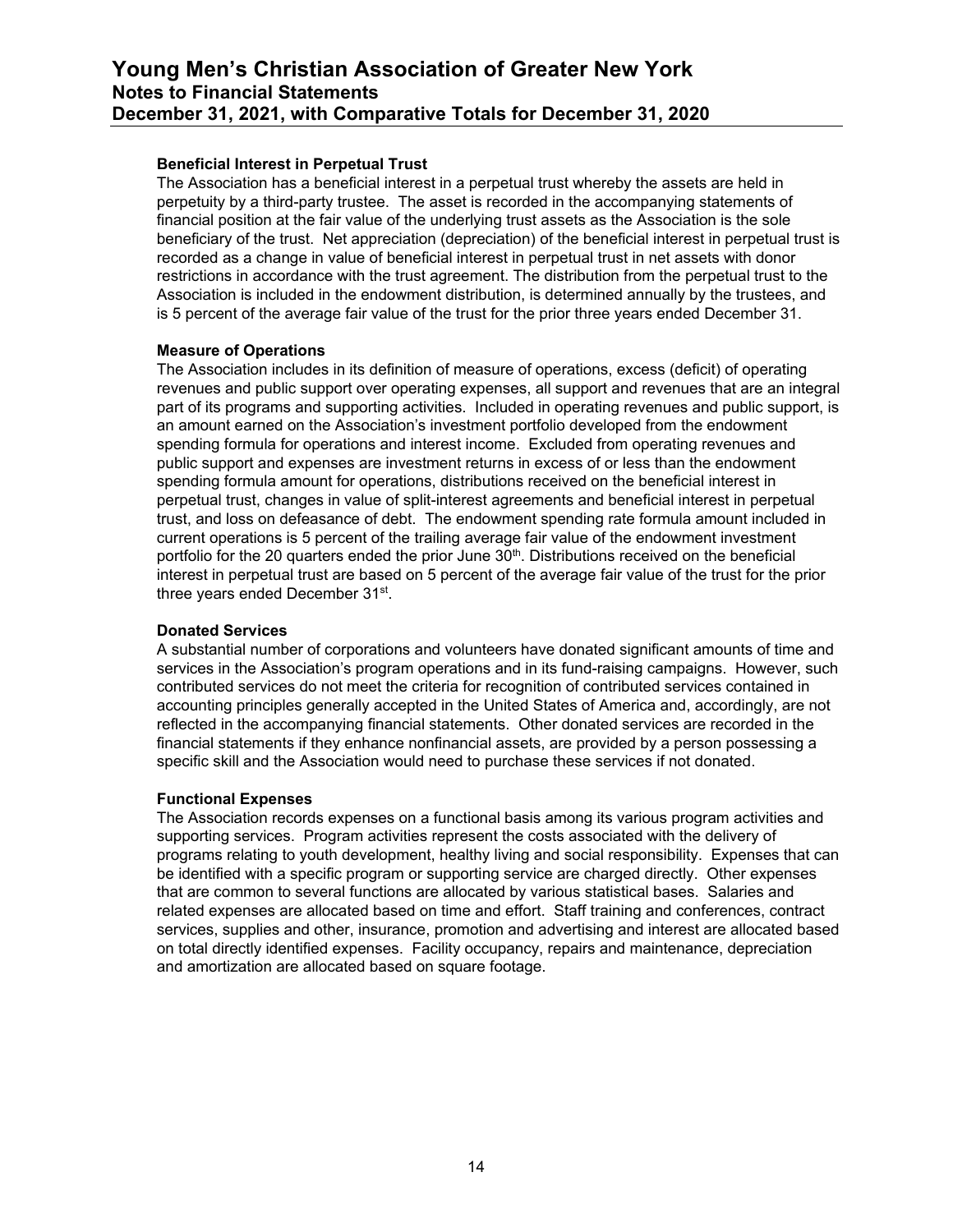#### **Recent Accounting Pronouncements**

In August 2018, the FASB issued ASU 2018-15, Intangibles-Goodwill and Other-Internal-Use Software (Subtopic 350-40) Customer's Accounting for Implementation Costs Incurred in a Cloud Computing Arrangement That Is a Service Contract, which will assist entities in evaluating the accounting for fees paid by a customer in a cloud computing arrangement when the arrangement includes a software license. Under this guidance, if the cloud computing arrangement does not include a software license, the entity should account for the arrangement as a service contract. This generally means that the fees associated with the service are expensed as incurred. Under this guidance, the entity must also determine which implementation costs should be capitalized and which should be expensed based on the project stage an implementation activity relates to. The capitalized implementation costs must then be expensed over the term of the service agreement. The expense related to capitalized implementation costs is to be presented in the same line in the statement of activities as the costs associated with the software use fees and classify the payments in the statement of cash flows in the same manner as payments made for use of the software. The entity must also present the capitalized implementation costs in the statement of financial position in the same line item that a prepayment of the fees would be presented. This guidance was effective for the Association in fiscal year 2020, with early application permitted. The Association adopted this standard using the prospective approach. There was no impact to the financial statements from the adoption of this standard.

In September 2020, the FASB issued ASU 2020-07, Not-for-Profit Entities (Topic 958) Presentation and Disclosures by Not-for-Profit Entities for Contributed Nonfinancial Assets. The new guidance increases the transparency of contributed nonfinancial assets for not-for-profit entities through enhancements to presentation and disclosure. Nonfinancial assets include land, buildings, and equipment as well as the use of land, buildings, equipment, utilities, materials, supplies, intangible assets, and services. The guidance requires that contributed nonfinancial assets be reported in the statement of activities apart from contributions of cash and other financial assets. Disclosures are required for the disaggregation of the amount of contributed nonfinancial assets recognized in the statement of activities by category and type, qualitative information about whether the contributed nonfinancial assets were monetized or utilized, a description of the program(s) if utilized, polices surrounding monetization and utilization, donor imposed restrictions, valuation techniques and inputs to arrive at fair value, and information about the principal market used to determine fair value. This guidance, which must be applied retrospectively, is effective for the Association in fiscal year 2022, with early application permitted. The Association is evaluating the impact this standard will have on the financial statements.

#### **Summarized Comparative Information**

The financial statements include certain prior year summarized comparative information in total but not by net asset class and functional expense. Such information does not include sufficient detail to constitute a presentation in conformity with GAAP. Accordingly, such information should be read in conjunction with the Association's financial statements for the year ended December 31, 2020, from which the summarized information was derived.

#### **Reclassifications**

Certain reclassifications have been made to amounts previously reported in the financial statements to conform to the current year's presentation. Such reclassifications had no effect on changes in net assets.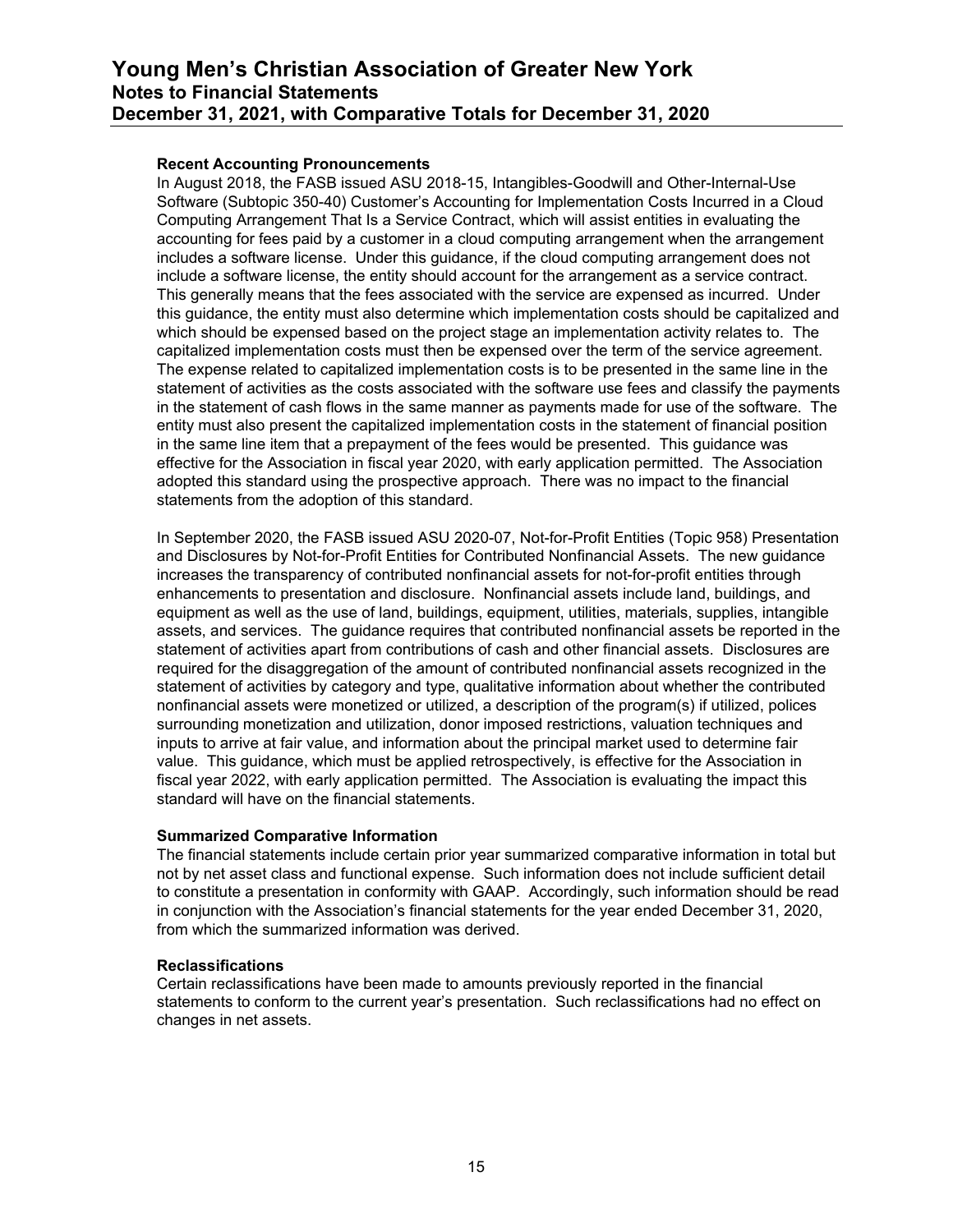#### **Impact of COVID-19 Pandemic**

In connection with any potential outbreak of COVID-19, the Company is continuing to monitor developments and the directives of federal, state and local officials to determine what precautions and procedures need to be implemented by the Company in the event of the increased spread of COVID-19. The spread of COVID-19 or any other similar outbreaks in the future and the continued impact on social interaction, travel, economies and financial markets may materially impact the Company's finances and operations. The full impact of COVID-19 and the scope of any adverse impact on the Company's finances and operations cannot be fully determined at this time. Other adverse consequences of COVID-19 may include, but are not limited to, a decline in revenues, an increase in operating costs, declines in the fair value of investments and/or potential future liquidity concerns.

#### **3. Cash, Cash Equivalents, and Restricted Cash**

A reconciliation of cash, cash equivalents, and restricted cash reported within the statements of financial position that sum to the total of the same such amounts in the statements of cash flows is as follows as of December 31:

|                                                                             |    | 2021                   | 2020                    |
|-----------------------------------------------------------------------------|----|------------------------|-------------------------|
| Cash and cash equivalents                                                   | \$ | 40,656,572             | 27,207,056              |
| Cash included in investments                                                |    | 3.525.369              | 2,581,835               |
| Cash and cash equivalents internally designated<br>for capital acquisitions |    |                        |                         |
| Cash and cash equivalents restricted for use                                |    | 8,844,404<br>7,536,763 | 20,309,627<br>1,201,462 |
| Total                                                                       | S  | 60,563,108             | 51,299,980              |

The Board has internally designated the net proceeds of the Series 2018 Bonds, less the capitalized interest maintained by the trustee, to be set aside for construction and acquisition of property and equipment. Funding received from government capital grants, for which disbursements were previously drawn down from the designated funds, was added to designated funds upon receipt.

The Association classifies cash and cash equivalents as restricted when the cash equivalents are unavailable for general withdrawal or usage. Cash and cash equivalents restricted for use are comprised of the following purpose restrictions as of December 31:

|                               |    | 2021            |      | 2020      |
|-------------------------------|----|-----------------|------|-----------|
| Capital acquisitions          | \$ | $\sim$ 10 $\pm$ | - \$ | 1.201.462 |
| Future bond interest payments |    | 7,401,122       |      | -         |
| Other                         |    | 135,641         |      | -         |
| Total                         | S  | 7,536,763       | S    | 1,201,462 |

In 2017, a portion of the proceeds from a term loan refinanced in 2018 with the Series 2018 Taxable Bonds (Note 13) was placed in a restricted cash account to be used by a developer for the construction of the La Central facility (Note 10). These funds were fully utilized by December 31, 2021.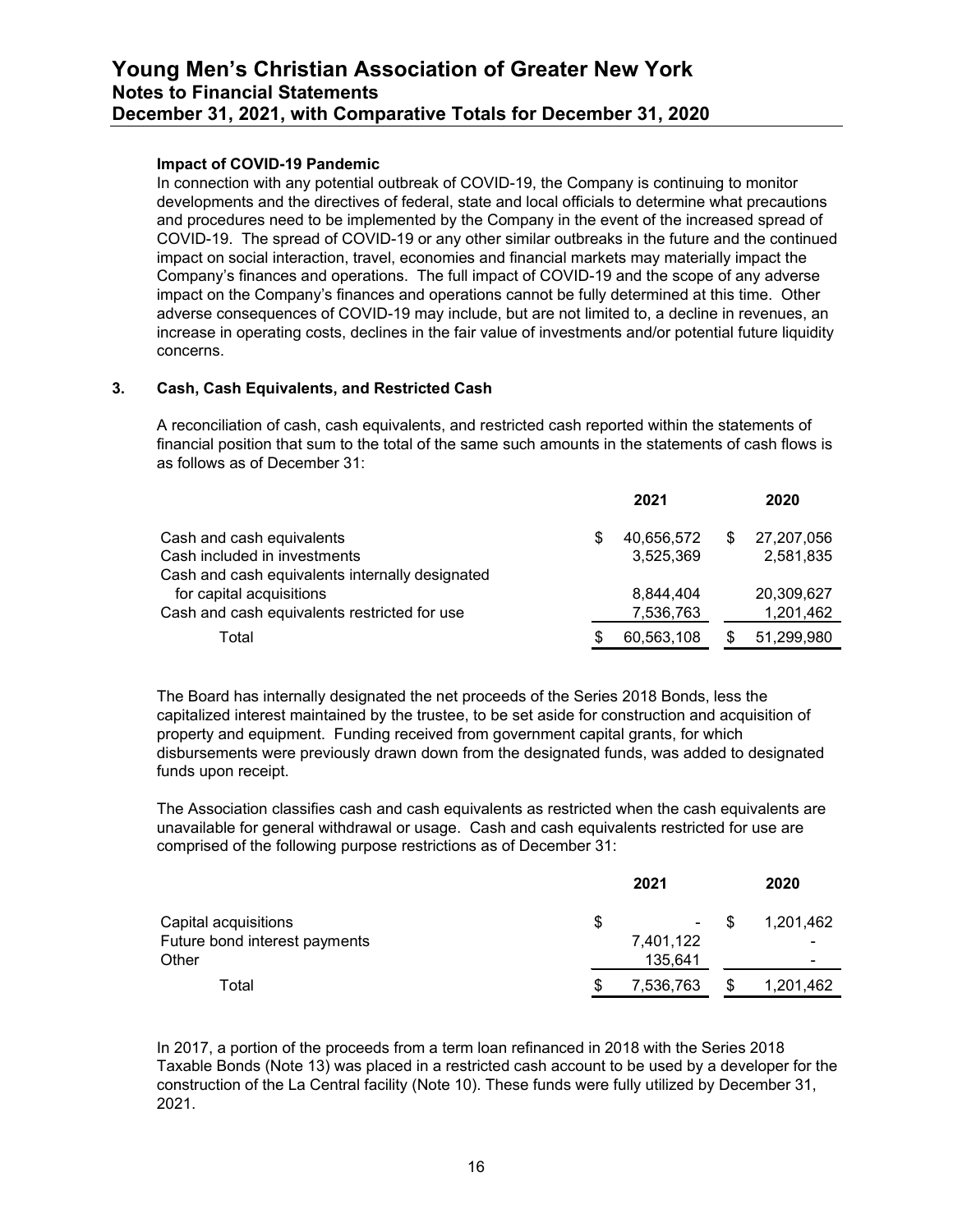In 2021, with the issuance of the Series 2021 Taxable Bonds, a debt service relief window was created, whereby cash was deposited into the bond interest accounts for the Series 2021 Taxable Bonds, Series 2020 Taxable Bonds and Series 2018 Taxable Bonds sufficient to make all interest payments from August 2021 through February 1, 2023 (Note 13).

#### **4. Liquidity and Availability**

The Association regularly monitors liquidity to meet operating needs and general expenditures within one year. The Association has various sources of liquid resources at its disposal, which includes cash and cash equivalents and an operating line of credit.

The Association's financial assets available within one year of the date of the Statement of Financial Position for general expenditures are as follows for the years ended December 31:

|                                                                                                                                   | 2021           | 2020             |
|-----------------------------------------------------------------------------------------------------------------------------------|----------------|------------------|
| Total assets at year end                                                                                                          | \$ 503,725,017 | \$467,021,397    |
| Less:                                                                                                                             |                |                  |
| Cash and cash equivalents from donors for specific activities<br>Contributions receivable due in more than one year or restricted | (5,618,430)    | (3,540,198)      |
| by donors for specific activities                                                                                                 | (4, 491, 713)  | (1,858,294)      |
| Cash and cash equivalents internally designated for capital acquisitions                                                          | (8,844,404)    | (20, 309, 627)   |
| Cash and cash equivalents restricted for use                                                                                      | (7,536,763)    | (1,201,462)      |
| Donor restricted endowment funds                                                                                                  | (34,589,442)   | (32,015,322)     |
| Board designated endowment funds                                                                                                  | (59,508,610)   | (41,056,801)     |
| Charitable gift annuity funds                                                                                                     | (367, 652)     | (358, 926)       |
| Debt service reserve                                                                                                              |                | (3,455,716)      |
| Property and equipment, net                                                                                                       | (304,782,691)  | (308, 102, 923)  |
| Operating lease right of use assets, net                                                                                          | (717, 576)     | (1,488,767)      |
| Deferred charges and other assets                                                                                                 | (7,825,689)    | (7,970,030)      |
| Beneficial interest in perpetual trust                                                                                            | (12,230,637)   | (10,865,599)     |
| Plus:                                                                                                                             |                |                  |
| Endowment spending distribution appropriation for upcoming year                                                                   | 5,432,420      | 3,123,224        |
| Financial assets available at year end for general expenditures                                                                   | 62,643,830     | \$<br>37,920,956 |
|                                                                                                                                   |                |                  |

The Association has a line of credit with JP Morgan Chase Bank, as discussed in more detail in Note 12. As of December 31, 2021, \$10,000,000 remained available on the line of credit. As of December 31, 2020, the line was fully drawn. This line of credit expires on June 30, 2022.

The Association's governing board has designated a portion of its net assets without donor restrictions for endowment and a portion of its cash and cash equivalents for construction and acquisition of property and equipment. The board designated endowment funds, invested for longterm appreciation, and the board designated cash and cash equivalents for construction and acquisition of property and equipment are not included in the financial assets available at year end for general expenditures. These assets, which are more fully described in Notes 3, 16 and 17, are not available for general expenditure within the next year; however, the board-designated amounts could be made available, if necessary.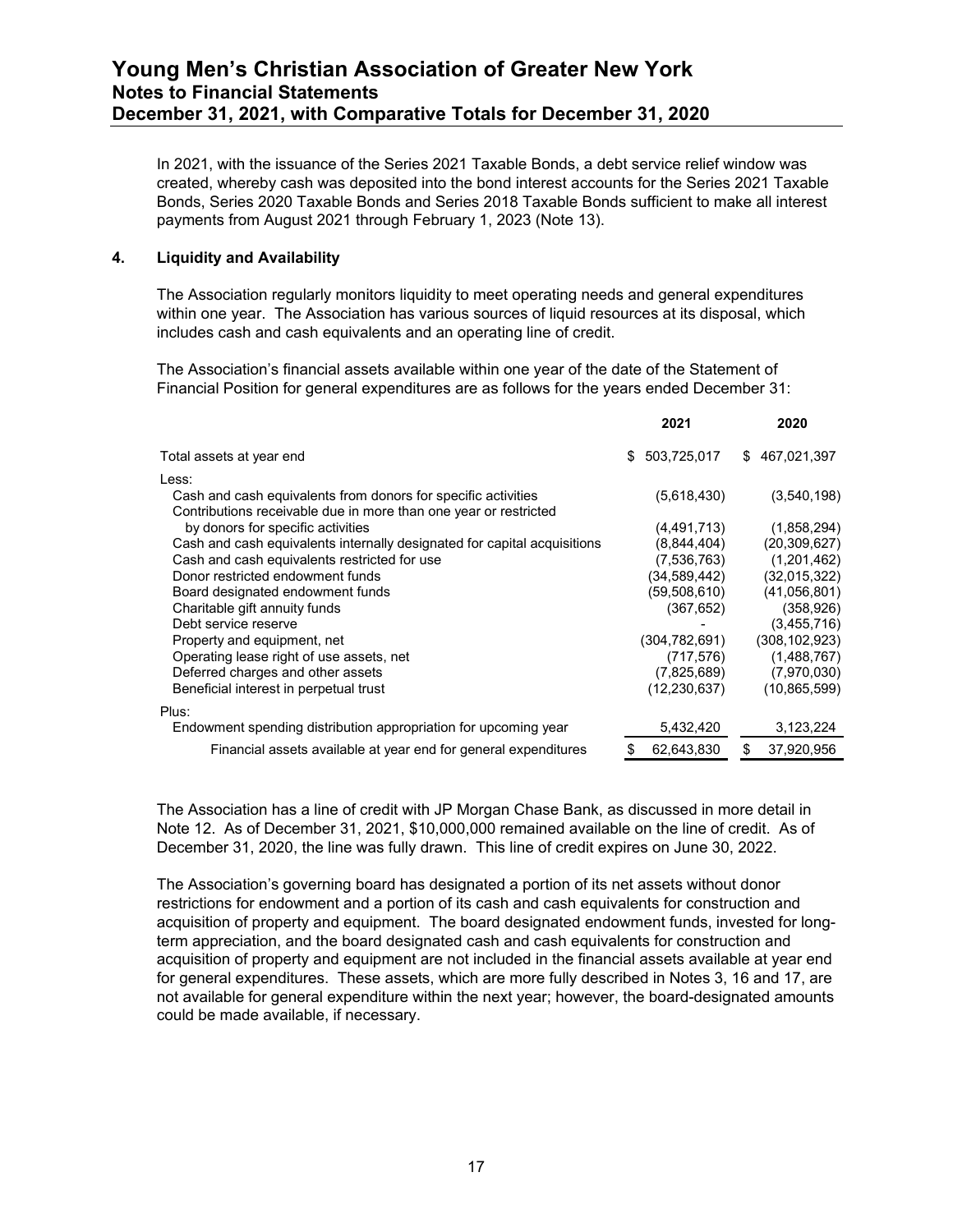#### **5. Contributions Receivable**

Contributions receivable comprised the following at December 31:

|                                      |    | 2021      | 2020          |
|--------------------------------------|----|-----------|---------------|
| Amounts due in                       |    |           |               |
| Less than one year                   | S  | 2,609,060 | \$<br>493,519 |
| One to five years                    |    | 2,251,254 | 1,631,663     |
|                                      |    | 4,860,314 | 2,125,182     |
| Less:                                |    |           |               |
| Allowance for uncollectible accounts |    | 140,394   | 53,325        |
| Unamortized discount                 |    | 184,147   | 64,145        |
| Contributions receivable, net        | \$ | 4,535,773 | 2,007,712     |

Included in contributions receivable above were approximately \$1.4 million and \$1.5 million in various capital campaign pledges as of December 31, 2021 and 2020, respectively.

#### **6. Government Receivables**

The Association receives grants from various government entities for human services and capital improvements. Government receivables comprised the following at December 31, 2021:

|                                               | 2021 |                           | 2020      |
|-----------------------------------------------|------|---------------------------|-----------|
| Amounts due in less than one year             |      | $$7,114,821$ $$6,158,185$ |           |
| Less:<br>Allowance for uncollectible accounts |      | 500,000                   | 500,000   |
| Government receivable, net                    |      | 6.614.821                 | 5,658,185 |

Conditional capital improvement pledges from the government, which depend on the occurrence of specified and uncertain events, were \$2,491,842 and \$14,746,408 as of December 31, 2021 and 2020, respectively. These conditions are anticipated to be met in the year ended December 31, 2022.

#### **7. Other Receivables**

Other receivables are comprised of the following at December 31:

|                                            |   | 2021      |   | 2020      |
|--------------------------------------------|---|-----------|---|-----------|
| Other receivables                          |   |           |   |           |
| Contract assets                            | S | 2,908,152 | S | 2,062,769 |
| Accounts receivable                        |   | 6,524,833 |   | 4,177,088 |
|                                            |   | 9,432,985 |   | 6,239,857 |
| Less: Allowance for uncollectible accounts |   | 658,983   |   | 336,254   |
| Other receivables, net                     | S | 8,774,002 |   | 5,903,603 |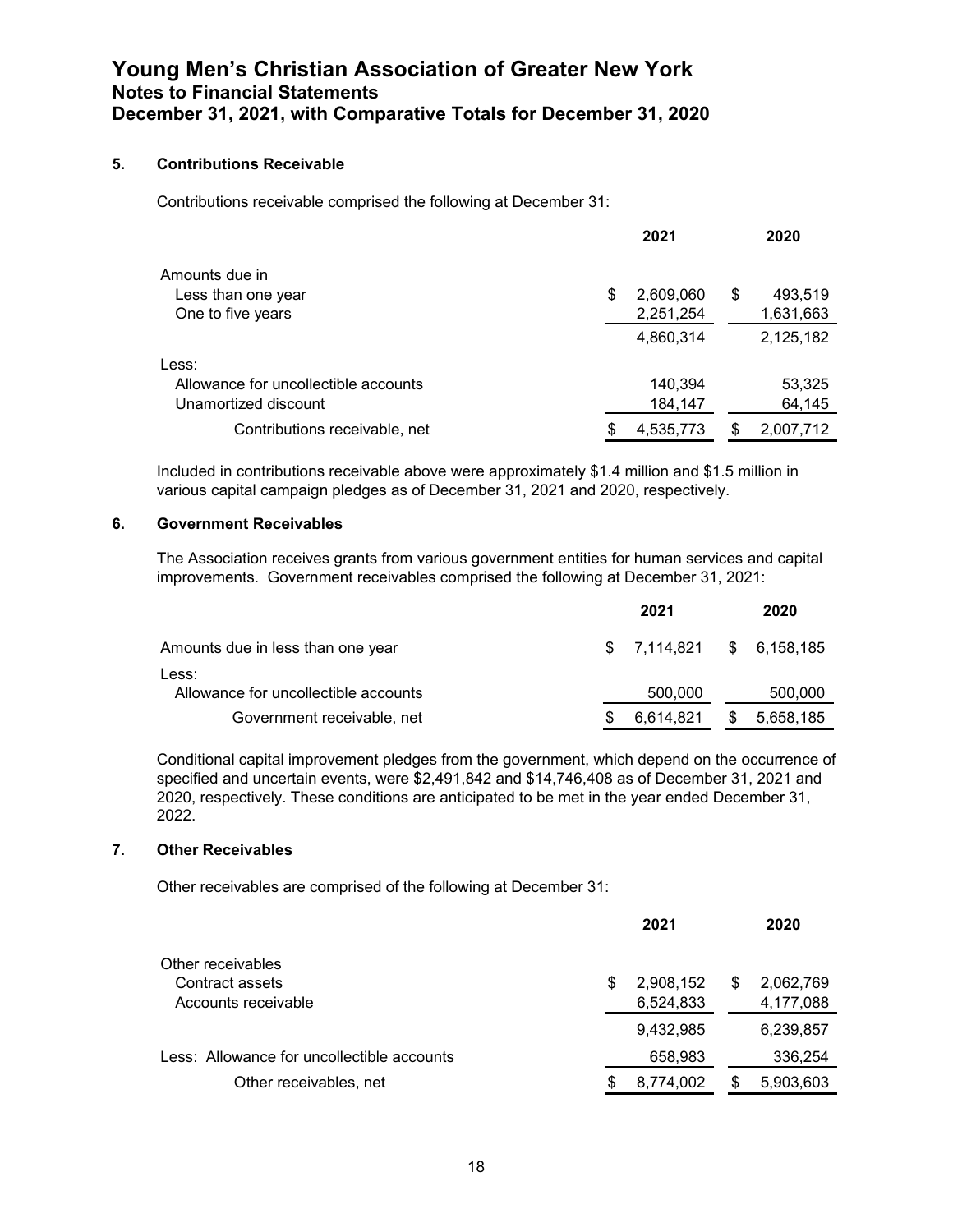#### **8. Fair Value Measurements**

The following table presents information as of December 31, 2021 about the Association's financial assets that are measured at fair value on a recurring basis:

|                                                                                                                         | Level 1          | Level <sub>2</sub> | Level 3         | <b>Total</b>  |
|-------------------------------------------------------------------------------------------------------------------------|------------------|--------------------|-----------------|---------------|
| Cash equivalents restricted for use                                                                                     | \$               | \$                 |                 | \$            |
| Money market mutual funds                                                                                               | 6,091,187        |                    | \$              | 6,091,187     |
| <b>Investments</b><br>Investments - endowment other than<br>charitable gift annuity related<br><b>Equity securities</b> |                  |                    |                 |               |
| Common stocks                                                                                                           | 25,455,895       |                    |                 | 25,455,895    |
| Mutual funds                                                                                                            | 41,210,892       |                    |                 | 41,210,892    |
|                                                                                                                         | 66,666,787       |                    |                 | 66,666,787    |
| Debt securities                                                                                                         |                  |                    |                 |               |
| Bonds and notes                                                                                                         |                  | 11,747,472         |                 | 11,747,472    |
| <b>Mutual funds</b>                                                                                                     | 9,559,418        |                    |                 | 9,559,418     |
|                                                                                                                         | 9,559,418        | 11,747,472         |                 | 21,306,890    |
| Cash and money market funds                                                                                             | 3,524,547        |                    |                 | 3,524,547     |
|                                                                                                                         | 79,750,752       | 11,747,472         |                 | 91,498,224    |
| Charitable gift annuity related<br>investments                                                                          |                  |                    |                 |               |
| <b>Mutual funds</b>                                                                                                     | 355,932          |                    |                 | 355,932       |
| Cash and money market funds                                                                                             | 11,720           |                    |                 | 11,720        |
|                                                                                                                         | 367,652          |                    |                 | 367,652       |
| Other investments                                                                                                       |                  |                    |                 |               |
| Bonds and notes                                                                                                         |                  |                    |                 |               |
| US government treasury notes                                                                                            |                  | 9,340,213          |                 | 9,340,213     |
|                                                                                                                         |                  | 9,340,213          |                 | 9,340,213     |
|                                                                                                                         | 80,118,404       | 21,087,685         |                 | 101,206,089   |
| Beneficial interest in perpetual trust                                                                                  |                  |                    | 12,230,637      | 12,230,637    |
|                                                                                                                         | 86,209,591<br>\$ | \$<br>21,087,685   | 12,230,637<br>S | \$119,527,913 |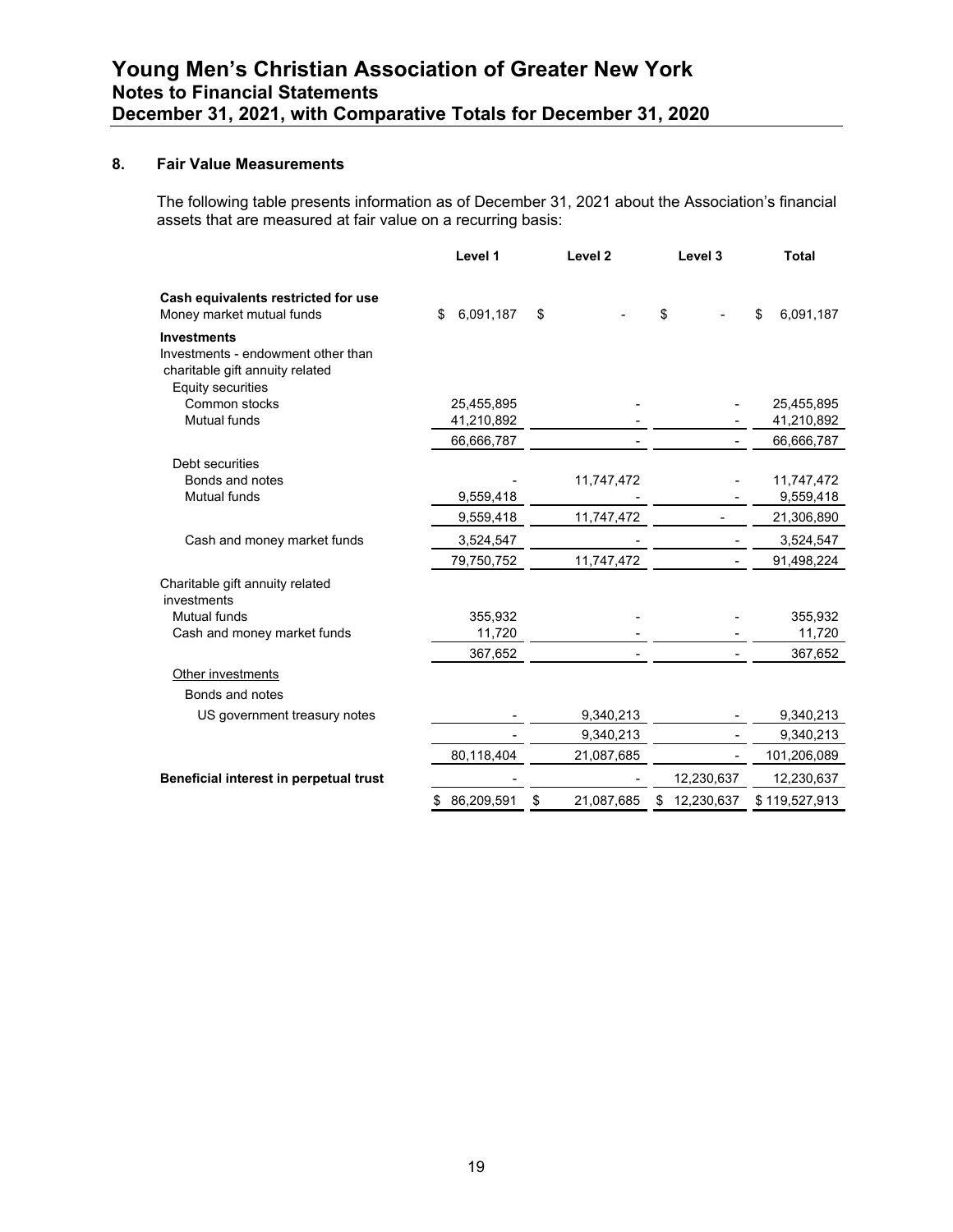The following table presents information as of December 31, 2020 about the Association's financial assets that are measured at fair value on a recurring basis:

|                                                                                                               | Level 1          | Level <sub>2</sub> | Level 3          | <b>Total</b>     |
|---------------------------------------------------------------------------------------------------------------|------------------|--------------------|------------------|------------------|
| Cash equivalents restricted for use<br>Money market mutual funds                                              | \$<br>17         | \$                 | \$               | \$<br>17         |
| Debt service reserve<br>Money market mutual funds                                                             | 3,455,716        |                    |                  | 3,455,716        |
| <b>Investments</b><br>Investments - other than charitable gift<br>annuity related<br><b>Equity securities</b> |                  |                    |                  |                  |
| Common stocks                                                                                                 | 19,582,230       |                    |                  | 19,582,230       |
| <b>Mutual funds</b>                                                                                           | 32,149,215       |                    |                  | 32,149,215       |
|                                                                                                               | 51,731,445       |                    |                  | 51,731,445       |
| Debt securities                                                                                               |                  |                    |                  |                  |
| Bonds and notes                                                                                               |                  | 4,053,223          |                  | 4,053,223        |
| <b>Mutual funds</b>                                                                                           | 14,131,528       |                    |                  | 14, 131, 528     |
|                                                                                                               | 14,131,528       | 4,053,223          |                  | 18, 184, 751     |
| Cash and money market funds                                                                                   | 2,575,595        |                    |                  | 2,575,595        |
|                                                                                                               | 68,438,568       | 4,053,223          |                  | 72,491,791       |
| Charitable gift annuity related investments                                                                   |                  |                    |                  |                  |
| Mutual funds                                                                                                  | 342,173          |                    |                  | 342,173          |
| Cash and money market funds                                                                                   | 16,753           |                    |                  | 16,753           |
|                                                                                                               | 358,926          |                    |                  | 358,926          |
|                                                                                                               | 68,797,494       | 4,053,223          |                  | 72,850,717       |
| Beneficial interest in perpetual trust                                                                        |                  |                    | 10,865,599       | 10,865,599       |
|                                                                                                               | 72,253,227<br>\$ | \$<br>4,053,223    | \$<br>10,865,599 | \$<br>87,172,049 |

The following table provides a roll forward of the fair value of Level 3 investments for the years ended December 31, 2021 and 2020:

|                                              |   | Level 3                       |     |            |  |  |
|----------------------------------------------|---|-------------------------------|-----|------------|--|--|
|                                              |   | <b>Beneficial Interest in</b> |     |            |  |  |
|                                              |   | <b>Perpetual Trust</b>        |     |            |  |  |
|                                              |   | 2021                          |     | 2020       |  |  |
| <b>Beginning balances</b>                    | S | 10,865,599                    | SS. | 10,155,683 |  |  |
| Change in value of split-interest agreements |   | 1,849,227                     |     | 1,149,188  |  |  |
| Distributions from trust                     |   | (484, 189)                    |     | (439, 272) |  |  |
| <b>Ending balances</b>                       | S | 12,230,637                    | S   | 10,865,599 |  |  |

The Association's policy is to recognize transfers in and out of Level 3 as of the end of the year or change in circumstances that caused the transfer. There were no transfers between levels for the years ended December 31, 2021 and 2020.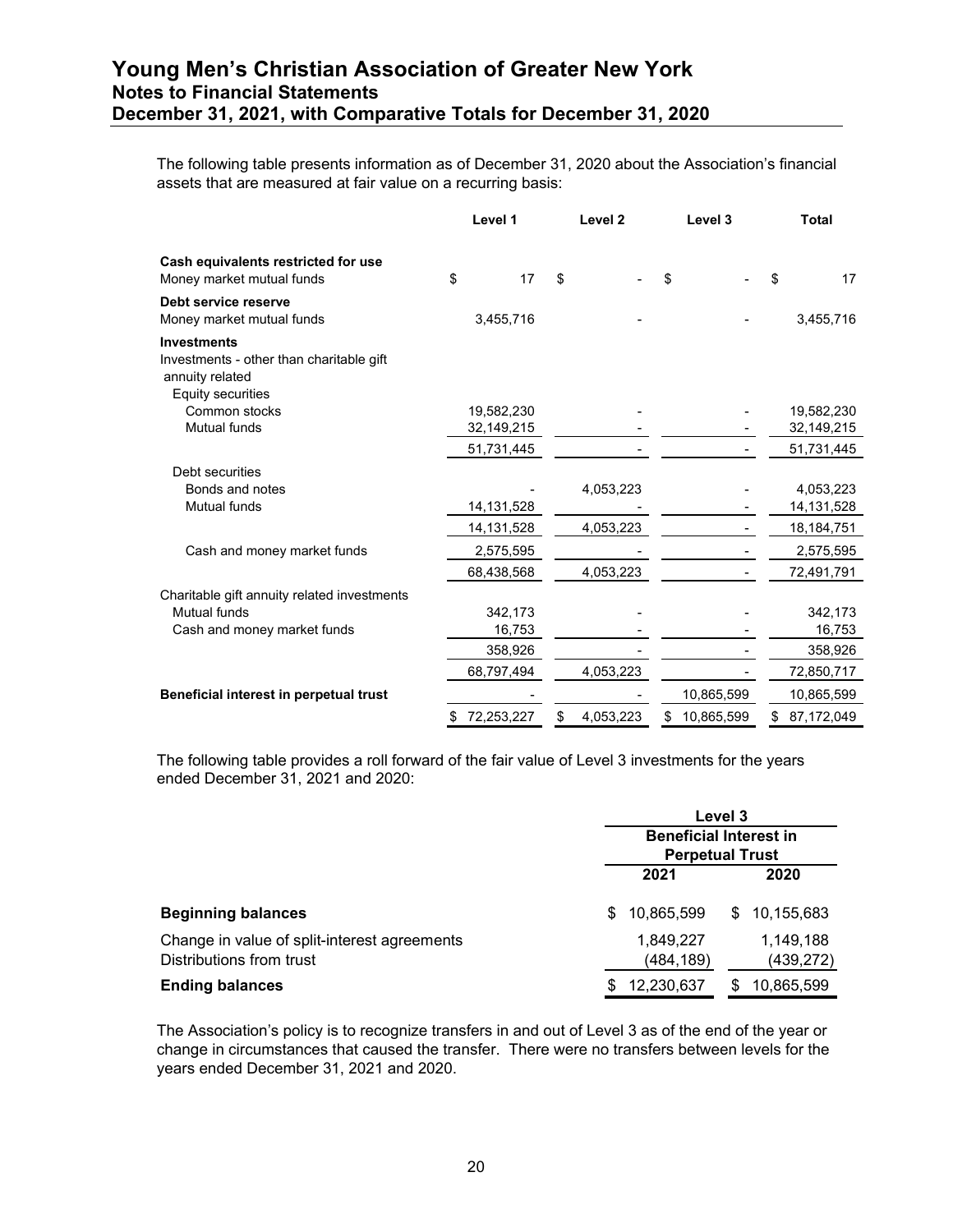#### **9. Investment Return**

Components of investment return included in operating revenues, support, and gains and nonoperating changes were as follows:

|                                                                                 | 2021                                        |                                   |   |                                          |       |                                     |   | 2020                                |
|---------------------------------------------------------------------------------|---------------------------------------------|-----------------------------------|---|------------------------------------------|-------|-------------------------------------|---|-------------------------------------|
|                                                                                 | <b>Without Donor</b><br><b>Restrictions</b> |                                   |   | <b>With Donor</b><br><b>Restrictions</b> | Total |                                     |   | Total                               |
| Investment income<br>Realized appreciation, net<br>Unrealized appreciation, net | \$                                          | 2,398,942<br>904,935<br>1,763,552 | S | 1,297,739<br>632,272<br>1,569,496        | S     | 3,696,681<br>1,537,207<br>3,333,048 | S | 2,147,003<br>4,676,284<br>5,932,716 |
| Total return on investments<br>Return allocated for current activities          |                                             | 5,067,429<br>(1,469,206)          |   | 3.499.507<br>(922,572)                   |       | 8.566.936<br>(2,391,778)            |   | 12,756,003<br>(2,471,681)           |
| Investment return in excess of<br>return allocated for operating activities     | £.                                          | 3,598,223                         | S | 2,576,935                                |       | 6,175,158                           | S | 10,284,322                          |

The Association was required under New York and New Jersey state laws to invest minimum predetermined amounts of up to \$254,611 and \$259,207 for December 31, 2021 and 2020, respectively, for charitable gift annuities in segregated accounts, and was in compliance with the state requirements.

#### **10. Property and Equipment**

Property and equipment consist of the following at December 31:

|                                                 | 2021             | 2020                 |
|-------------------------------------------------|------------------|----------------------|
| Land                                            | 13,423,812<br>\$ | 14,170,874<br>\$     |
| Buildings and improvements                      | 455,519,727      | 406,143,338          |
| Equipment (includes finance leased assets of    |                  |                      |
| \$7,650,677 in 2021 and \$10,952,028 in 2020)   | 62,130,057       | 61,381,016           |
| <b>Furniture and fixtures</b>                   | 17,651,100       | 17,921,642           |
| Leasehold improvements                          | 345,137          | 294,357              |
| Construction in progress                        | 28,170,997       | 72,392,751           |
|                                                 | 577,240,830      | 572,303,978          |
| Less: Accumulated depreciation and amortization | (272,458,139)    | (264,201,055)        |
| Property and equipment, net                     | 304,782,691      | 308, 102, 923<br>\$. |

Included in property and equipment is \$4,915,825 of capitalized software costs as of December 31, 2021 and 2020. Included in other assets is \$842,278 and \$461,902 of capitalized software costs as of December 31, 2021 and 2020, respectively.

In June 2011, the Association entered into a below-market lease agreement for 40 years with the owner of a Coney Island property and the developer of that property to lease a branch facility that would be built-to-suit for the Association on that site. The lease term commenced upon substantial completion of construction of the facility in March 2014. The Association's lease payments for 40 years (\$2,200,000) were paid in advance in June 2011. The facility is reflected in the financial statements as Building and Improvements which is being amortized over the 40-year term of the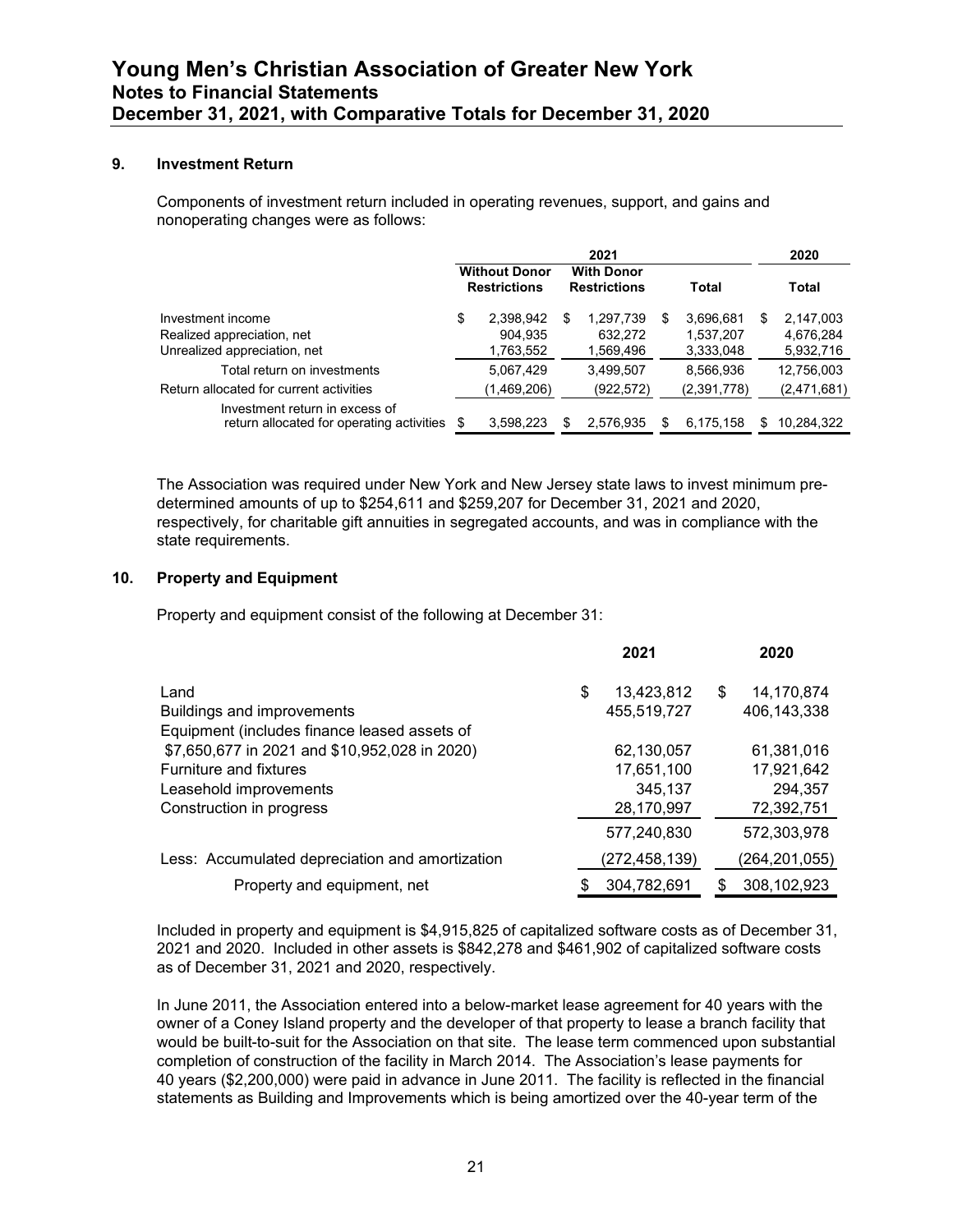lease. Because the Association's obligations under the lease were prepaid and the remainder of the value is being contributed by the developer, no lease obligation is reflected. A contribution with donor restrictions from the developer of \$19,157,456 was recognized in 2014 that is being released from restriction ratably over the lease term. The lease contains an option for the Association to buy the branch facility at the end of the lease term for fair market value.

In December 2017, the Association entered into a below-market lease agreement for 41 years with the owner of a Bronx property and the developer of that property to lease the La Central branch facility that would be built for the Association on that site. The lease term is scheduled to commence upon substantial completion of construction of the facility, which is estimated to occur in 2022. The Association's lease payments for 41 years (\$18,500,000) were placed into a restricted cash account with the developer's banker were drawn down by said banker during development of the facility. As of December 31, 2021 and 2020, \$18,500,000 and \$17,824,500, respectively, had been drawn down by the banker. Because the Association's obligations under the lease were effectively prepaid, no lease obligation is reflected. The lease contains an option for the Association to buy the branch facility at the end of the lease term for fair market value.

#### **11. Insurance Program**

The Association maintains comprehensive general liability insurance coverage to limit the Association's exposure to claims above specified per occurrence amounts. Under current accounting guidance it is the Association's policy to accrue an estimate of the ultimate cost of claims under its insurance policy whether the policy is fully insured or a self-insurance policy. The accrued liability is based on the estimated cost of settlement, including an amount determined from reports of individual cases and an additional amount for losses incurred but not yet reported, based on estimates by management using an independent actuarial report. In addition, any insurance recoverable under such policy is recorded as a receivable in deferred charges and other assets. As of December 31, 2021 and 2020, the accrued liability for self-insured losses and the insurance recoverable (included in deferred charges and other assets) under such policies were as follows:

|                                                                                  |     | 2021                                  |   | 2020        |
|----------------------------------------------------------------------------------|-----|---------------------------------------|---|-------------|
| Accrued liability for self insurance<br>Less: Insurance recoverable under policy | \$. | 9,053,706 \$ 9,929,784<br>(6,092,760) |   | (6,439,227) |
| <b>Net</b>                                                                       |     | 2.960.946                             | S | 3,490,557   |

#### **12. Revolving Bank Line of Credit**

The Association signed a \$5,000,000 uncollateralized working capital line of credit with JP Morgan Chase Bank, initially maturing June 30, 2013, which was renewed for additional years through June 30, 2020. In March 2020, the line of credit was increased to \$20,000,000. The line of credit was extended until October 31, 2020. On November 2, 2020, the line of credit was replaced with a committed revolving bank line of credit of \$10,000,000 which matured April 30, 2021 and was renewed for similar terms through October 29, 2021. The line was renewed again through June 30, 2022 for similar terms except the London Interbank Offered Rate ("LIBOR") index was replaced with Secured Overnight Financing Rate ("SOFR"). The line of credit bears interest at the Chase Bank Prime rate or SOFR plus 1.85%. Fees for undrawn line balances are 0.35%. As of December 31, 2021, \$10,000,000 remained available on the line of credit. As of December 31,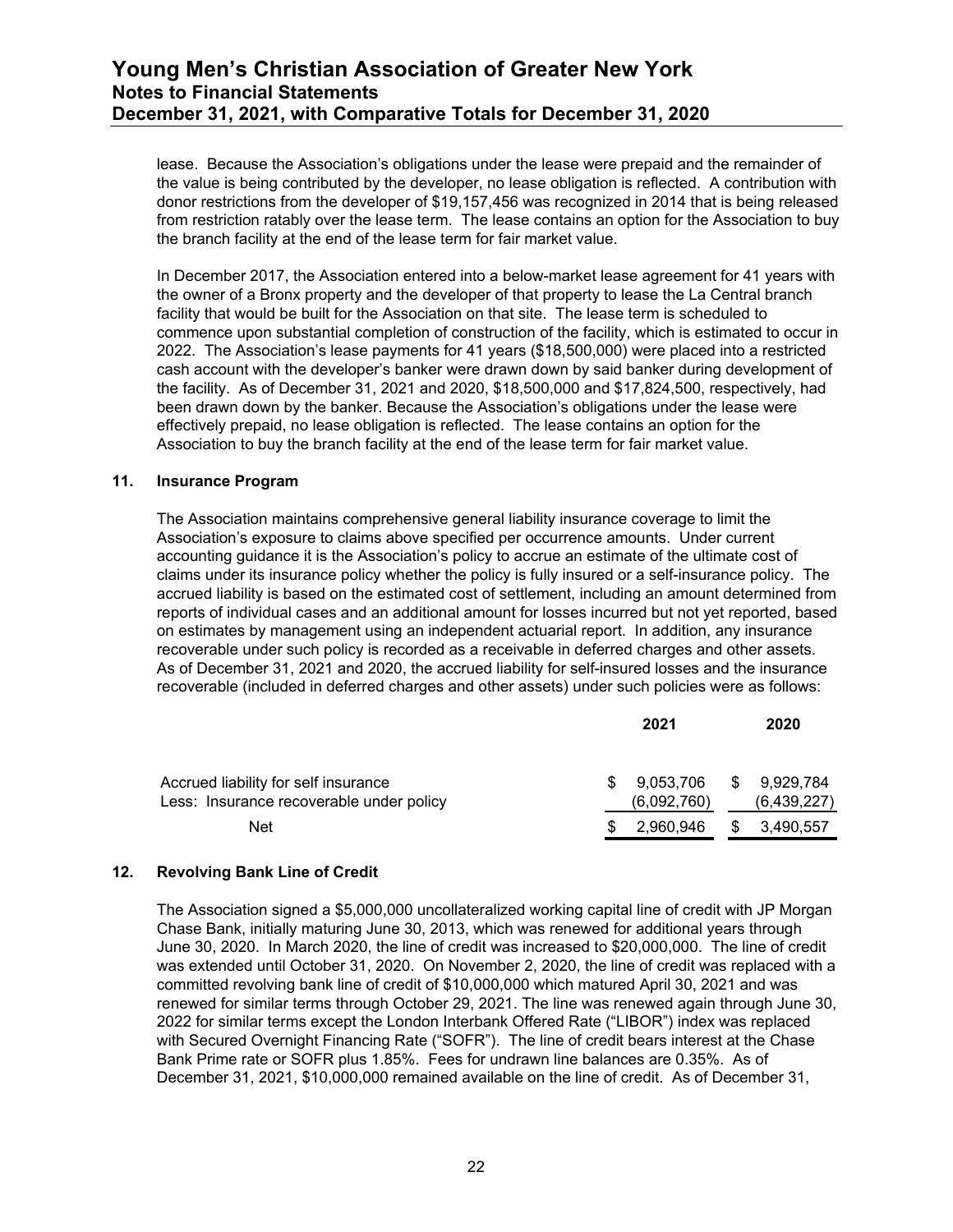2020, the line was fully drawn. The interest rate on the line of credit was 1.90% at December 31, 2021.

The revolving bank line of credit contains various covenants including the maintenance of minimum Unrestricted Cash and Investments of \$35,000,000, net of line draws, as defined by the agreement. The Association was in compliance with the financial covenant ratios for the years ended December 31, 2021 and 2020.

#### **13. Debt Obligations**

Debt obligations consisted of the following at December 31:

|                                                                                                                                                                                   | Interest %                                   | <b>Maturity</b>                | 2021                                   | 2020                     |
|-----------------------------------------------------------------------------------------------------------------------------------------------------------------------------------|----------------------------------------------|--------------------------------|----------------------------------------|--------------------------|
| <b>Build NYC Resource Corporation issued Bonds</b><br>Series 2015 Bonds                                                                                                           | $3.25\% - 5\%$                               | 2022-2040                      | S                                      | \$42,320,000             |
| Association issued Bonds<br>Series 2018 Taxable Bonds<br>Series 2020 Taxable Bonds<br>Series 2021 Taxable Bonds                                                                   | $3.985\% - 5.151\%$<br>2.26%-3.73%<br>2.303% | 2022-2048<br>2020-2042<br>2026 | 53.020.000<br>26,170,000<br>60.625.000 | 54,075,000<br>29,785,000 |
| <b>Small Business Administration Payroll</b><br>Protection Program ("PPP") Loan                                                                                                   | 0.98%                                        | 2027                           | 10,000,000<br>149.815.000              | 126.180.000              |
| Less: Debt issuance costs, net of accumulated<br>amortization of \$233,596 and \$302,252, as of<br>December 31, 2021 and 2020, respectively<br>Plus: Unamortized premium on bonds |                                              |                                | (1,385,219)                            | (1,687,016)<br>1,652,118 |
| Total debt obligations                                                                                                                                                            |                                              |                                | \$148,429.781                          | \$126,145,102            |
|                                                                                                                                                                                   |                                              |                                |                                        |                          |

As of December 31, 2021, the aggregate maturities of debt obligations are as follows:

|            | <b>Series</b><br>2018 Taxable<br><b>Bonds</b> |    | <b>Series</b><br>2020 Taxable<br><b>Bonds</b> | <b>Series</b><br>2021 Taxable<br><b>Bonds</b> | <b>PPP</b><br>Loan | <b>Total</b>    |
|------------|-----------------------------------------------|----|-----------------------------------------------|-----------------------------------------------|--------------------|-----------------|
| 2022       | \$                                            | \$ | $\overline{\phantom{0}}$                      | \$<br>$\blacksquare$                          | \$<br>1,205,630    | \$<br>1,205,630 |
| 2023       | 1,100,000                                     |    | 975,000                                       |                                               | 1,971,810          | 4,046,810       |
| 2024       | 1,145,000                                     |    | 995,000                                       | $\overline{\phantom{0}}$                      | 1,991,314          | 4,131,314       |
| 2025       | 1,190,000                                     |    | 1,020,000                                     |                                               | 2,011,368          | 4,221,368       |
| 2026       | 1,245,000                                     |    | 1,045,000                                     | 60,625,000                                    | 2,031,444          | 64,946,444      |
| Thereafter | 48,340,000                                    |    | 22,135,000                                    |                                               | 788,434            | 71,263,434      |
|            | \$<br>53,020,000                              | S  | 26,170,000                                    | \$<br>60,625,000                              | \$<br>10,000,000   | \$149,815,000   |

On July 20, 2021, the Association issued \$60,625,000 in Taxable Bonds, Series 2021 (the "Series 2021 Taxable Bonds"), the proceeds of which were used to advance refund and defease the Series 2015 Bonds; advance refund and defease specific Series 2018 Taxable Bonds and Series 2020 Taxable Bonds with maturities in 2021 and 2022; prepay interest on Series 2021 Taxable Bonds, Series 2020 Taxable Bonds and Series 2018 Taxable Bonds for the period from the date of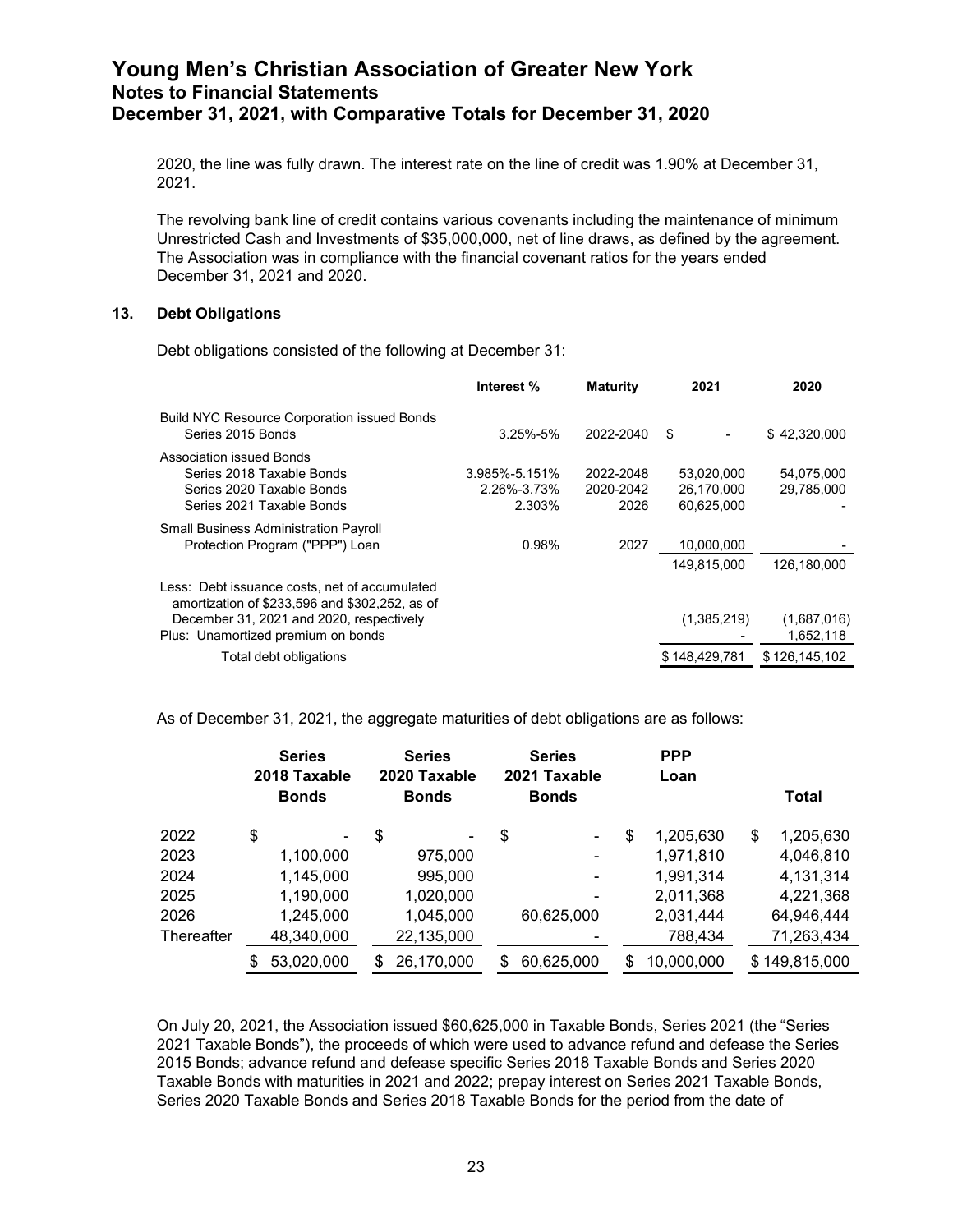issuance of the Series 2021 Taxable Bonds through February 1, 2023; and pay debt issuance costs. Proceeds from the Series 2021 Taxable Bonds were distributed as follows: \$46,010,040 was deposited into an escrow account for the advance refunding of the Series 2015 Bonds, \$3,679,315 was deposited into an escrow account for the partial prepayment of the Series 2020 Taxable Bonds, \$1,118,063 was deposited into an escrow account for the partial prepayment of the Series 2018 Taxable Bonds, \$9,150,089 was deposited into the Interest Accounts for the Series 2021 Taxable Bonds, 2020 Taxable Bonds, and 2018 Taxable Bonds, and \$358,730 was transferred to the Association to pay debt issuance costs. In addition, the \$3,455,874 in Series 2015 Bond Debt Service Reserve and other Bond Funds were deposited to the escrow account. The defeasance of the Series 2015 Bonds and partial defeasance of the Series 2020 Taxable Bonds and Series 2018 Taxable Bonds was accounted for as an extinguishment and resulted in a loss of \$5,599,442 which has been reflected in the 2021 statement of activities as non-operating changes.

On April 13, 2021 the Association received a Small Business Administration Payroll Protection Program ("PPP") loan for \$10,000,000 through JPMorgan Chase Bank, N.A. The PPP loan was received to retain workers and support business expenses during the COVID-19 Pandemic. The PPP loan, which may be forgiven in full or in part, bore interest at 0.98% and matured April 13, 2027. On February 10, 2022, the PPP loan was forgiven in full by the Small Business Administration and JPMorgan Chase Bank, N.A. A gain on forgiveness was recorded in February 2022 for \$10,082,211.

On January 30, 2020, the Association issued \$32,685,000 in Taxable Bonds, Series 2020 (the "Series 2020 Taxable Bonds"), the proceeds of which were used to advance refund and defease the Series 2012 Bonds and pay debt issuance costs. The defeasance of the Series 2012 Bonds was accounted for as an extinguishment and resulted in a loss of \$1,955,944 which has been reflected in the 2020 statement of activities and changes in net assets as nonoperating changes.

Amortization of bond issuance costs is calculated on a straight-line basis over the life of the bonds.

The loan agreements for the Series 2015 Bonds contained various covenants including the maintenance of a certain debt service coverage ratio. The agreement further stated that the lack of compliance with these financial ratios did not create an event of default as long in the first year of noncompliance, a plan was filed with the Trustee detailing the changes in operations which the Association reasonably expected would correct such failure and the plan was implemented. The Association did not meet the financial covenant ratio for the year ended December 31, 2020 but met these steps and therefore was not in default. As the Series 2015 Bonds were defeased during 2021, the financial covenant ratio was not applicable for the year ended December 31, 2021.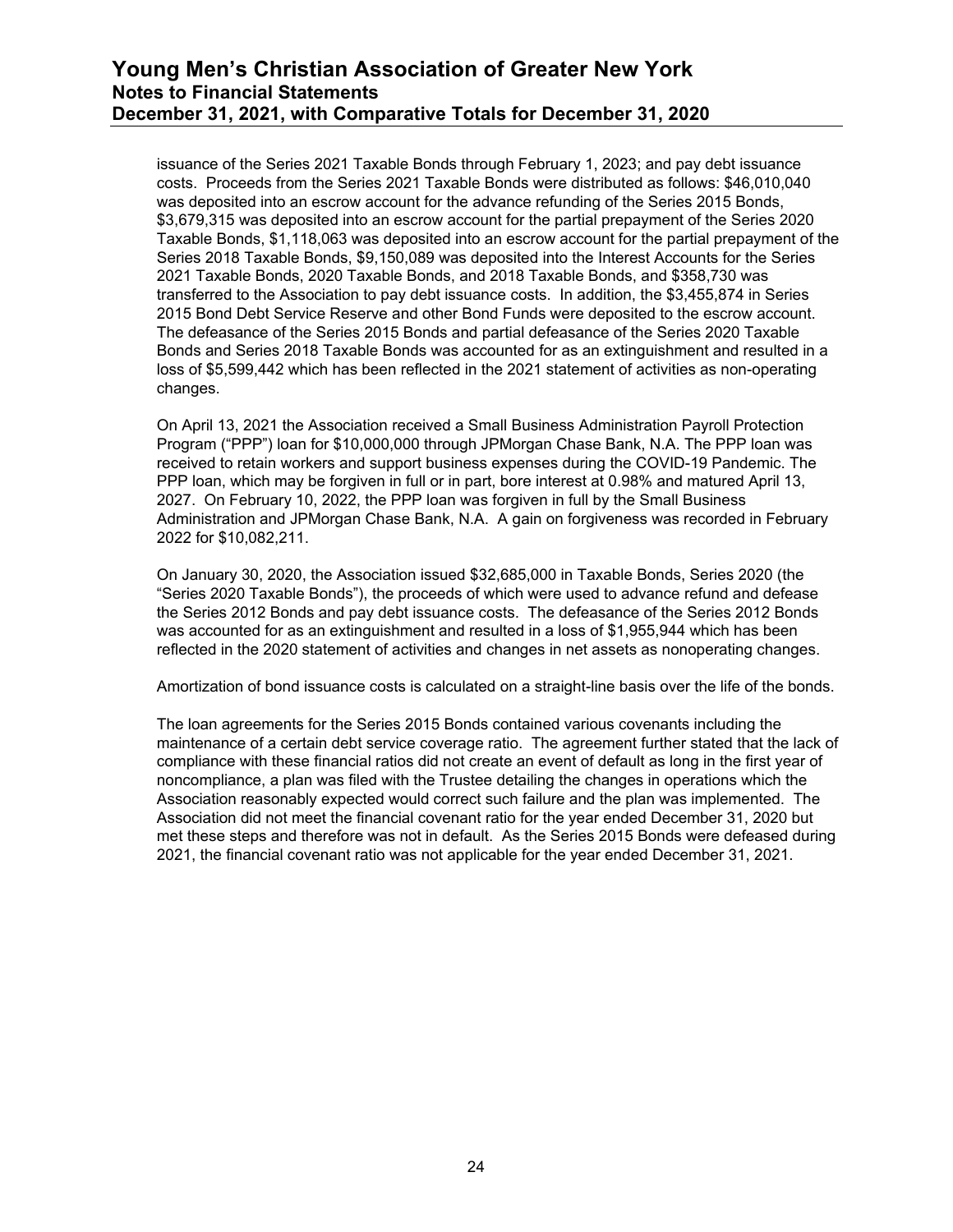#### **14. Pension Plans**

#### **Defined Contribution Plan**

The Association participates in The YMCA Retirement Fund Retirement Plan which is a defined contribution, money purchase, church plan that is intended to satisfy the qualification requirements of Section 401(a) of the Internal Revenue Code of 1986, as amended, and The YMCA Retirement Fund Tax-Deferred Savings Plan which is a retirement income account plan as defined in section 403(b)(9) of the code. Both Retirement Fund Plans are sponsored by the Young Men's Christian Association Retirement Fund ("Fund"). The Fund is a not-for-profit, tax-exempt pension fund incorporated in the State of New York (1922) organized and operated for the purpose of providing retirement and other benefits for employees of the YMCAs throughout the United States. The plans are operated as church pension plans. Participation is available to all duly organized and reorganized YMCAs and their eligible employees.

In accordance with the agreement with the Fund, contributions are a percentage of the participating employees' salaries and are paid by the Association. Total contributions charged to retirement costs were \$1,083,978 and \$1,895,011 in 2021 and 2020, respectively.

#### **15. Leases**

The Association has entered into various noncancelable operating leases for program facilities. In addition, the Association has entered into operating and finance leases for equipment.

In February 2018, The Association entered into a predevelopment agreement with the New York City Economic Development Corporation ("NYCEDC") to undertake development of a 50,000 square foot facility in the northeast Bronx on land owned by the City of New York. The initial phase of construction began in August 2018 and the facility was completed in 2021. The underlying land was leased under an operating lease to the Association executed March 1, 2019, for 49 years with two 25-year renewal options, for an initial base rent of \$29,826 per annum. Annual rental increases based on the consumer price index begin on the 5th year of the lease.

The components of lease costs were as follows for the years ended December 31:

|                                                | <b>Statement of Activities</b><br><b>Classification</b> | 2021                     |    | 2020               |
|------------------------------------------------|---------------------------------------------------------|--------------------------|----|--------------------|
| Operating lease costs<br>Operating lease costs | <b>Facility occupancy</b><br><b>Supplies</b>            | \$<br>121.683<br>245,088 | \$ | 280.885<br>604,724 |
| Total operating lease costs                    |                                                         | 366,771                  |    | 885.609            |
| Amortization of lease assets                   | Depreciation and amortization                           | 1,826,993                |    | 3,294,371          |
| Interest on lease liabilities                  | Interest                                                | 113,144                  |    | 200,485            |
| Total Finance lease costs                      |                                                         | 1,940,137                |    | 3,494,856          |
| Variable and short term lease costs            | Supplies                                                | 718,935                  |    | 705,428            |
| Total lease costs                              |                                                         | \$<br>3,025,843          | S  | 5,085,893          |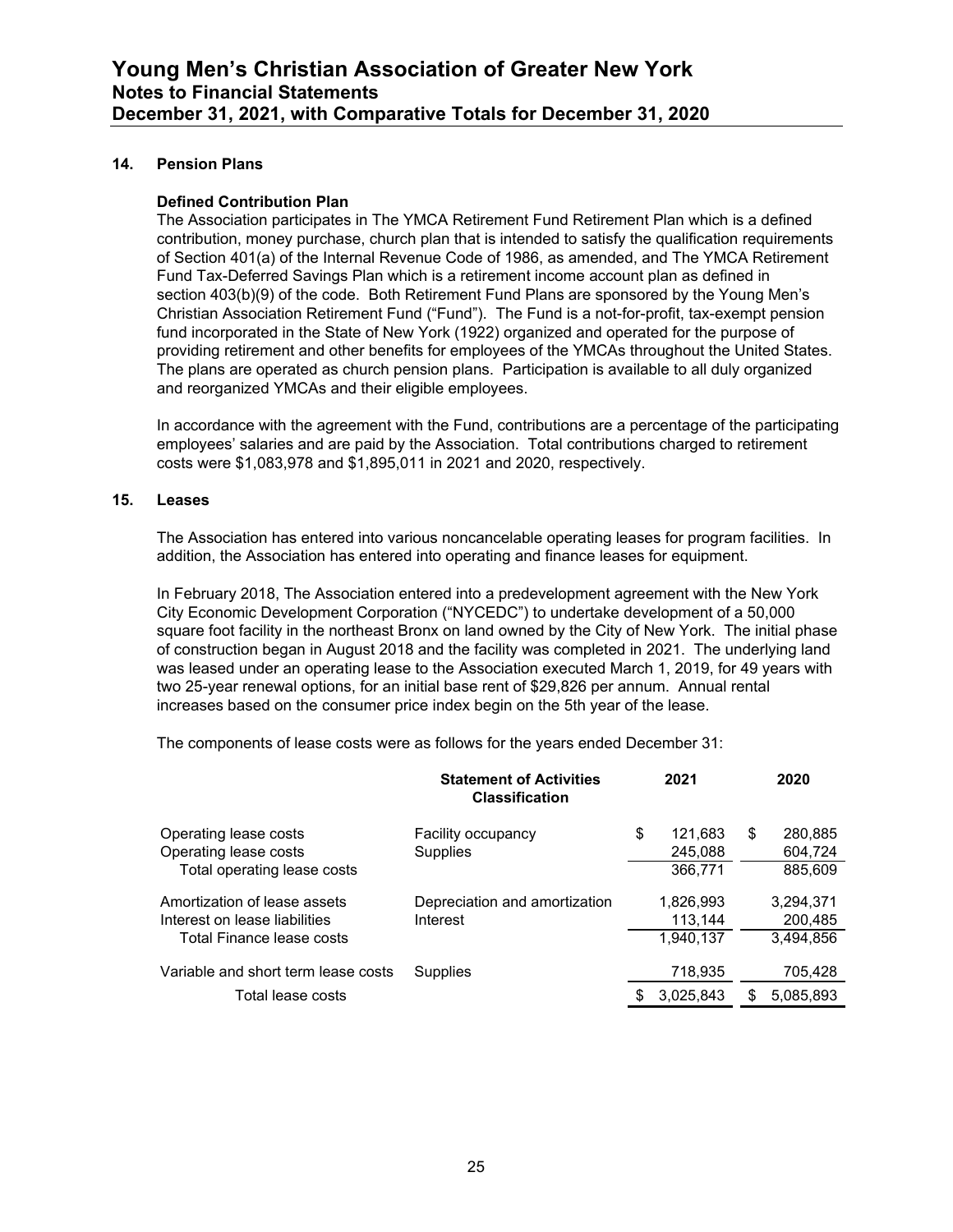As of December 31, 2021, the maturities of the Association's lease liabilities were as follows:

|                         | Operating<br>Leases |    | <b>Finance</b><br>Leases | Total           |
|-------------------------|---------------------|----|--------------------------|-----------------|
| 2022                    | \$<br>41,078        | \$ | 1,693,695                | \$<br>1,734,773 |
| 2023                    | 29,826              |    | 834,761                  | 864,587         |
| 2024                    | 29,826              |    | 417,664                  | 447,490         |
| 2025                    | 29,826              |    | 106,527                  | 136,353         |
| 2026                    | 29,826              |    | 82,158                   | 111,984         |
| Thereafter              | 1,227,837           |    |                          | 1,227,837       |
| Total minimum payments  | 1,388,219           |    | 3,134,805                | 4,523,024       |
| Less: imputed interest  | (670,643)           |    | (114,624)                | (785,267)       |
| Total lease liabilities | \$<br>717,576       | S  | 3,020,181                | \$<br>3,737,757 |

Total rent expense was \$1,085,706 and \$1,591,037 in the years ended December 31, 2021 and 2020, respectively.

The weighted average remaining lease term and weighted average discount rate were as follows as of December 31:

|                                       | 2021       | 2020      |
|---------------------------------------|------------|-----------|
| Weighted average remaining lease term |            |           |
| Operating leases                      | 24.4 years | 1.9 years |
| Finance leases                        | 1.4 years  | 1.3 years |
| Weighted average discount rate        |            |           |
| Operating leases                      | $3.3\%$    | 3.7%      |
| Finance leases                        | $3.0\%$    | 3.1%      |

Supplemental cash flow information related to leases was as follows for the years ended December 31:

|                                                                        |   | 2021      | 2020      |
|------------------------------------------------------------------------|---|-----------|-----------|
| Cash paid for amounts included in the measurement of lease liabilities |   |           |           |
| Operating cash flows from operating leases                             | S | 906.533   | 862.398   |
| Operating cash flows from finance leases                               |   | 113.144   | 200.485   |
| Financing cash flows from finance leases                               |   | 2,874,421 | 3,475,742 |
| Property and equipment acquired through finance leases                 |   | 1,017,513 | 2,338,088 |
| Total                                                                  | S | 4,911,611 | 6,876,713 |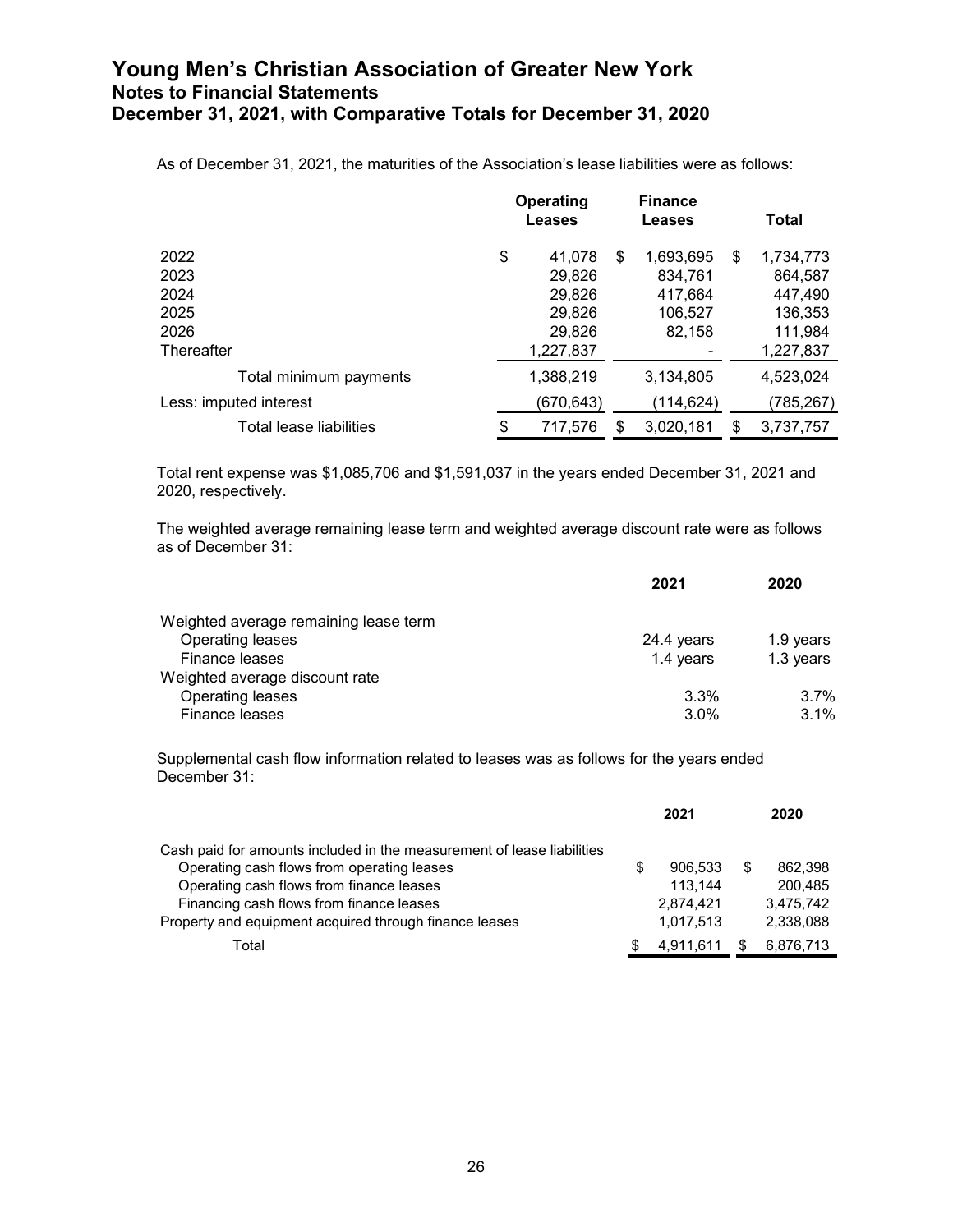#### **16. Net Assets**

Net assets are available for the following purposes as of December 31, 2021:

|                                                | <b>Without Donor</b><br><b>Restrictions</b> | <b>With Donor</b><br><b>Restrictions</b> | Total<br><b>Net Assets</b> |
|------------------------------------------------|---------------------------------------------|------------------------------------------|----------------------------|
| Board designated for endowment                 | 59,508,610<br>S.                            | \$                                       | 59,508,610<br>\$           |
| Board designated for charitable gift annuities | 104.643                                     |                                          | 104.643                    |
| Undesignated                                   | 172,604,039                                 |                                          | 172,604,039                |
| Donor restricted for program services          |                                             | 24, 144, 281                             | 24, 144, 281               |
| Donor restricted for construction or           |                                             |                                          |                            |
| acquisition of property and equipment          |                                             | 1,038,983                                | 1,038,983                  |
| Donor restricted endowment funds               |                                             |                                          |                            |
| Original donor restricted gift amount          |                                             |                                          |                            |
| and amounts required to be maintained          |                                             |                                          |                            |
| in perpetuity                                  |                                             | 11.872.030                               | 11,872,030                 |
| Accumulated investment gains                   |                                             | 22,717,412                               | 22,717,412                 |
| Beneficial interest in perpetual trust         |                                             | 12,230,637                               | 12,230,637                 |
| Charitable gift annuities                      |                                             | 122,393                                  | 122,393                    |
| Total                                          | \$232,217,292                               | 72,125,736<br>\$                         | \$304,343,028              |

Net assets are available for the following purposes as of December 31, 2020:

|                                                | <b>Without Donor</b><br><b>Restrictions</b> | <b>With Donor</b><br><b>Restrictions</b> | Total<br><b>Net Assets</b> |
|------------------------------------------------|---------------------------------------------|------------------------------------------|----------------------------|
| Board designated for endowment                 | \$<br>41,056,801                            | \$                                       | 41,056,801<br>S            |
| Board designated for charitable gift annuities | 98,902                                      |                                          | 98,902                     |
| Undesignated                                   | 134,222,772                                 |                                          | 134,222,772                |
| Donor restricted for program services          |                                             | 19,081,175                               | 19,081,175                 |
| Donor restricted for construction or           |                                             |                                          |                            |
| acquisition of property and equipment          |                                             | 28,240,828                               | 28,240,828                 |
| Donor restricted endowment funds               |                                             |                                          |                            |
| Original donor restricted gift amount          |                                             |                                          |                            |
| and amounts required to be maintained          |                                             |                                          |                            |
| in perpetuity                                  |                                             | 11,859,997                               | 11,859,997                 |
| Accumulated investment gains                   |                                             | 20,155,325                               | 20,155,325                 |
| Beneficial interest in perpetual trust         |                                             | 10,865,599                               | 10,865,599                 |
| Charitable gift annuities                      |                                             | 113,434                                  | 113,434                    |
|                                                | \$175.378.475                               | 90.316.358<br>S                          | \$265,694,833              |

Net assets with donor restrictions were released from restrictions for the year ended December 31, 2021 and 2020 are as follows: **2021 2020**

|                                                                           | ZUZ I                      | ZUZU                       |
|---------------------------------------------------------------------------|----------------------------|----------------------------|
| Construction or acquisition of property and equipment<br>Program services | \$ 26.424.190<br>1.823.085 | 21.000<br>-SS<br>1.873.871 |
| Released from donor restricted net assets                                 | \$ 28.247.275              | 1.894.871<br>\$.           |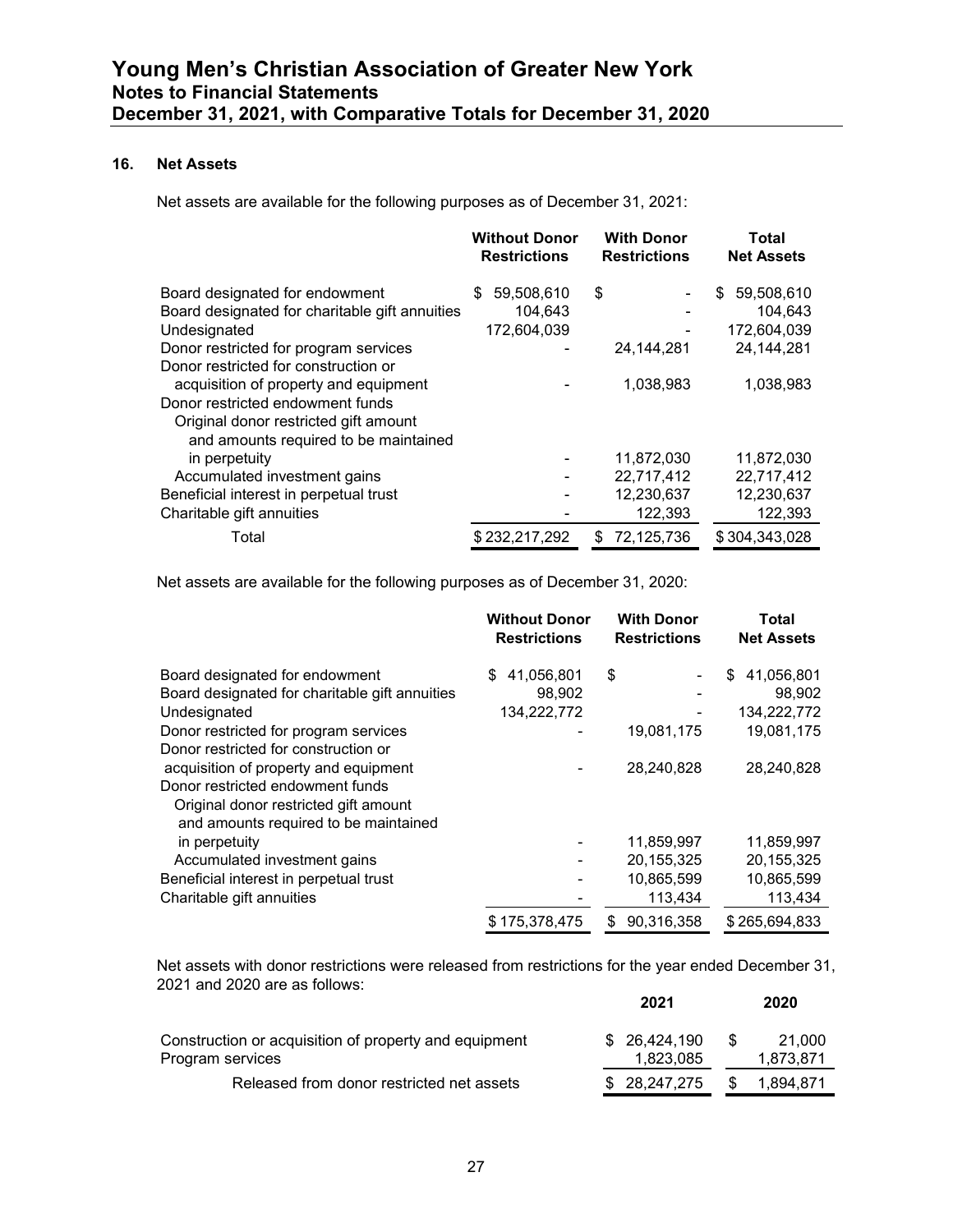#### **17. Endowments**

#### **Endowments and Interpretation of Law**

On September 17, 2010, New York State adopted a state version of the Uniform Prudent Management of Institutional Funds Act of 2006 ("NYPMIFA") and the disclosure requirements under GAAP became applicable. This law governs management and spending of donor-restricted endowment funds and gifts with perpetual donor restrictions.

The Association's endowment consists of approximately 80 individual funds established to support the Association's programs. The endowment includes both donor-restricted endowment funds and funds designated by the Board of Directors to function as endowments. As required by GAAP, net assets associated with endowment funds, including funds designated by the Board of Directors to function as endowments, are classified and reported based on the existence or absence of donorimposed restrictions. Also included in the endowment are the beneficial interest in perpetual trust and charitable gift annuities.

Charitable gift annuity endowment net assets are reported net of annuity obligations to beneficiaries included in accounts payable and accrued expenses in the accompanying statements of position of \$140,616 and \$146,590 at December 31, 2021 and 2020, respectively.

The Board of Directors of the Association has interpreted NYPMIFA as requiring the preservation of the fair value of the original gift as of the gift date of the donor-restricted endowment funds absent explicit donor stipulations to the contrary. As a result of this interpretation, the Association retains in perpetuity (1) the original value of gifts donated to the perpetual endowment, (2) the original value of subsequent gifts to the perpetual endowment, and (3) accumulations to the perpetual endowment made in accordance with the direction of the applicable donor gift instrument at the time the accumulation is added to the fund.

In accordance with NYPMIFA, the organization considers the following factors in making a determination to appropriate or accumulate donor-restricted endowment funds. (1) the duration and preservation of the donor-restricted endowment fund, (2) the asset's special relationship of value, if any, to the charitable purpose of the Association, (3) general economic conditions, (4) the possible effect of inflation and deflation, (5) the expected total return from income and the appreciation of investments, (6) other resources of the organization, (7) where appropriate and circumstances would otherwise warrant, alternatives to expenditure of the donor-restricted endowment fund, giving due consideration to the effect that such alternatives may have on the Association and (8) the investment policies of the Association.

In accordance with current New York State law, the remaining portion of the donor restricted endowment that is not classified in net assets with donor restrictions in perpetuity is classified as net assets with donor restrictions until those amounts are appropriated for expenditure in a manner consistent with the standard of prudence prescribed by NYPMIFA.

From time to time, the fair value of assets associated with individual donor-restricted endowment funds may fall below the value of the initial and subsequent donor contribution amounts (deficit). When donor-restricted endowment fund deficits exist, they are classified as a reduction of net assets with donor restrictions. The Association has interpreted NYPMIFA to permit spending from endowments with a deficit in accordance with prudent measures required under law. No deficits existed as of December 31, 2021 or 2020.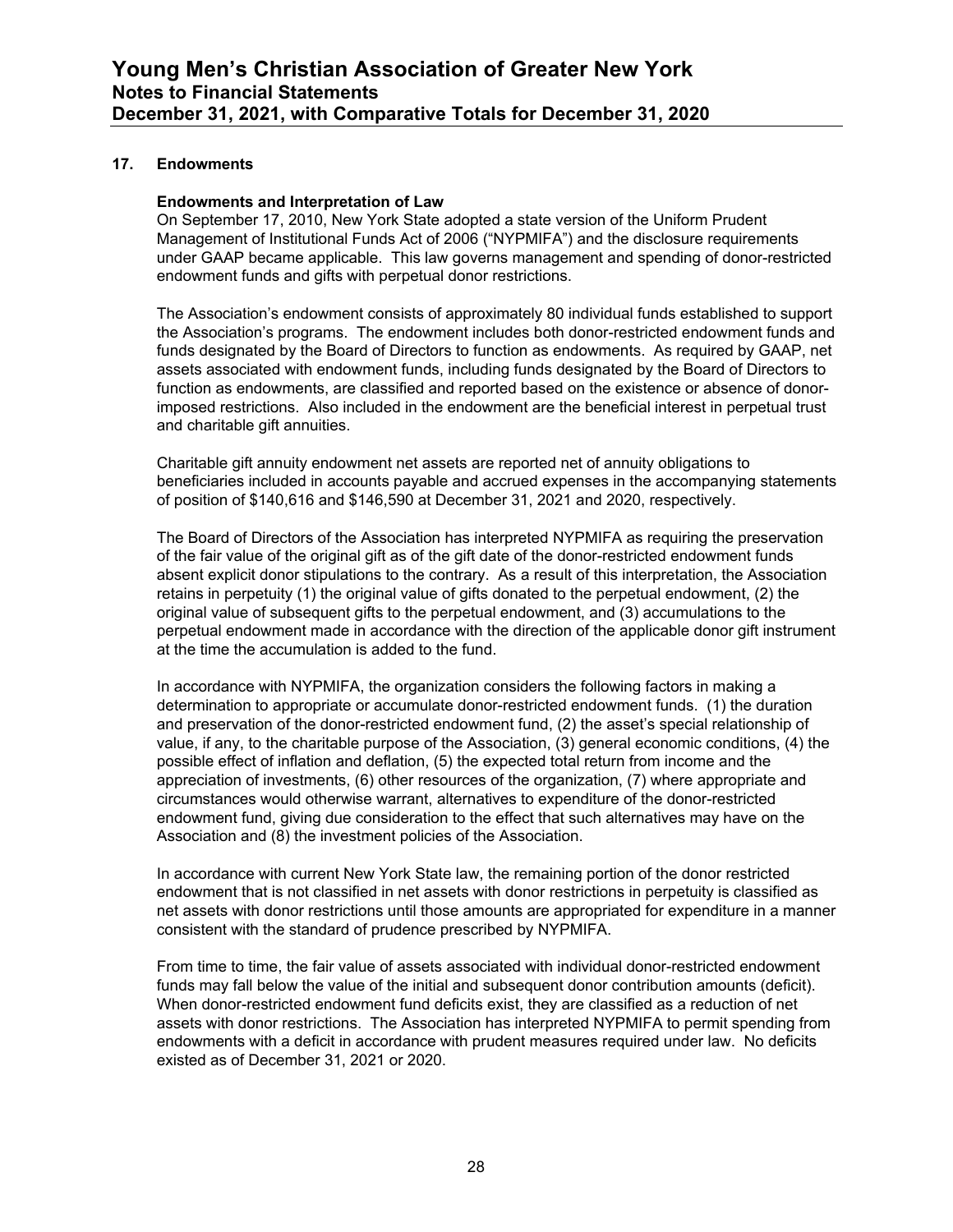#### **Return Objectives and Risk Parameters**

The Association adopted investment and spending policies for endowment assets that attempt to provide a predictable stream of funding to programs supported by its endowment while seeking to maintain the purchasing power of the endowment assets. Endowment assets include those assets of donor-restricted funds that the organization must hold in perpetuity or for a donor-specified period(s) as well as board-designated funds. Under this policy, as approved by the Board of Directors, the endowment assets are invested in a manner that is intended to produce results that exceed the price and yield results of the agreed upon benchmarks while assuming a moderate level of investment risk.

#### **Strategies Employed for Achieving Objectives**

To satisfy its long-term rate-of-return objectives the Association relies on a total investment return strategy in which investment returns are achieved through both capital appreciation (realized and unrealized) and current yield (interest and dividends). The Association targets a diversified asset allocation that places a greater emphasis on equity-based investments to achieve its long-term return objectives with prudent risk constraints.

#### **Spending Policy and How the Investment Objectives Relate to Spending Policy**

The Association has a policy for donor restricted and board designated funds of appropriating for distribution for operations each year 5 percent of its endowment investment fund's average fair value over the prior 20 quarters through June 30th preceding the fiscal year in which the distribution is planned, regardless of whether the fair value exceeds the historical cost of the fund. In establishing this policy, the Association considered the long-term expected return on its endowment. The Association's objective is to maintain the purchasing power of the endowment assets held in perpetuity or for a specified term as well as to provide additional real growth through new gifts and investment return.

The distribution from the beneficial interest in perpetual trust to the Association is included in the endowment distribution, is determined annually by the trustees, and is 5 percent of the average fair value of the trust for the prior three years ended December 31.

In the year ended December 31, 2021, the Association agreed to make a one-time appropriation from board designated endowment funds of \$5,391,172 to support debt service in addition to the annual appropriation for operations.

At December 31, 2021, the endowment net asset composition by type of fund consisted of the following:

|                                                                                                      | <b>Without Donor</b><br><b>Restriction</b> | <b>With Donor</b><br><b>Restriction</b> | Total                                        |
|------------------------------------------------------------------------------------------------------|--------------------------------------------|-----------------------------------------|----------------------------------------------|
| Donor-restricted endowment funds<br>Board-designated endowment funds<br>Beneficial interest in trust | \$<br>$\sim$<br>59,508,610                 | \$ 34,589,442<br>٠<br>12,230,637        | 34,589,442<br>\$<br>59,508,610<br>12,230,637 |
| Charitable gift annuities                                                                            | 104,643                                    | 122,393                                 | 227,036                                      |
| Total funds                                                                                          | 59,613,253                                 | 46,942,472<br>S                         | \$106,555,725                                |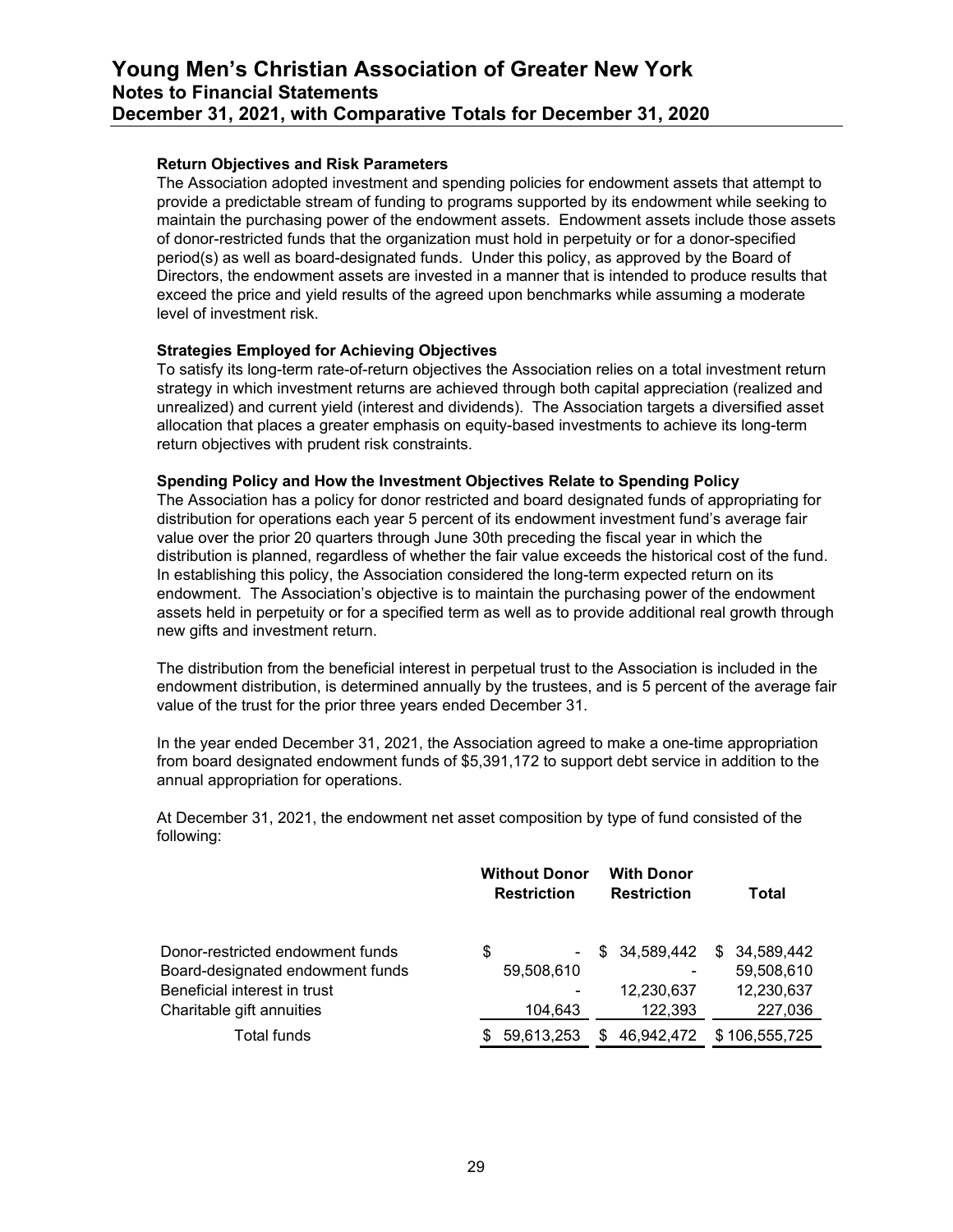Changes in endowment net assets for the year ended December 31, 2021, consisted of the following:

|                                                                                                                                                    | <b>Without Donor</b><br><b>Restriction</b> | <b>With Donor</b><br><b>Restriction</b> | Total            |
|----------------------------------------------------------------------------------------------------------------------------------------------------|--------------------------------------------|-----------------------------------------|------------------|
| Changes in endowment net assets for<br>year ended December 31, 2021                                                                                |                                            |                                         |                  |
| Endowment net assets, beginning of year<br>Investment return                                                                                       | 41,155,703<br>\$.                          | 42,994,355<br>\$                        | 84,150,058<br>S. |
| Investment income                                                                                                                                  | 2,374,253                                  | 1,297,739                               | 3,671,992        |
| Unrealized and realized appreciation, net                                                                                                          | 2,719,341                                  | 2,201,768                               | 4,921,109        |
| Total investment return                                                                                                                            | 5,093,594                                  | 3,499,507                               | 8,593,101        |
| Contributions                                                                                                                                      | 18,200,000                                 | 12,033                                  | 18,212,033       |
| Change in value of split-interest agreements<br>and beneficial interest in perpetual trust<br>Appropriation of endowment assets for<br>expenditure | 484,189                                    | 1,359,149                               | 1,843,338        |
| For operations                                                                                                                                     | (1,469,206)                                | (922, 572)                              | (2,391,778)      |
| Distributions from beneficial interest in trust                                                                                                    | (484,189)                                  |                                         | (484,189)        |
| Total appropriation for expenditure                                                                                                                | (1,953,395)                                | (922, 572)                              | (2,875,967)      |
| Appropriation of endowment assets                                                                                                                  |                                            |                                         |                  |
| For debt service                                                                                                                                   | (5,391,172)                                |                                         | (5,391,172)      |
| Other                                                                                                                                              | 2,024,334                                  |                                         | 2,024,334        |
| Endowment net assets, end of year                                                                                                                  | 59,613,253                                 | 46,942,472<br>S                         | \$106,555,725    |

At December 31, 2020, the endowment net asset composition by type of fund consisted of the following:

|                                  | <b>Without Donor</b><br><b>Restriction</b> | <b>With Donor</b><br><b>Restriction</b> | Total        |
|----------------------------------|--------------------------------------------|-----------------------------------------|--------------|
| Donor-restricted endowment funds | \$<br>$\blacksquare$                       | \$32,015,322                            | \$32,015,322 |
| Board-designated endowment funds | 41,056,801                                 |                                         | 41,056,801   |
| Beneficial interest in trust     | ۰                                          | 10.865.599                              | 10,865,599   |
| Charitable gift annuities        | 98,902                                     | 113,434                                 | 212,336      |
| Total funds                      | 41,155,703                                 | 42.994.355<br>S.                        | 84,150,058   |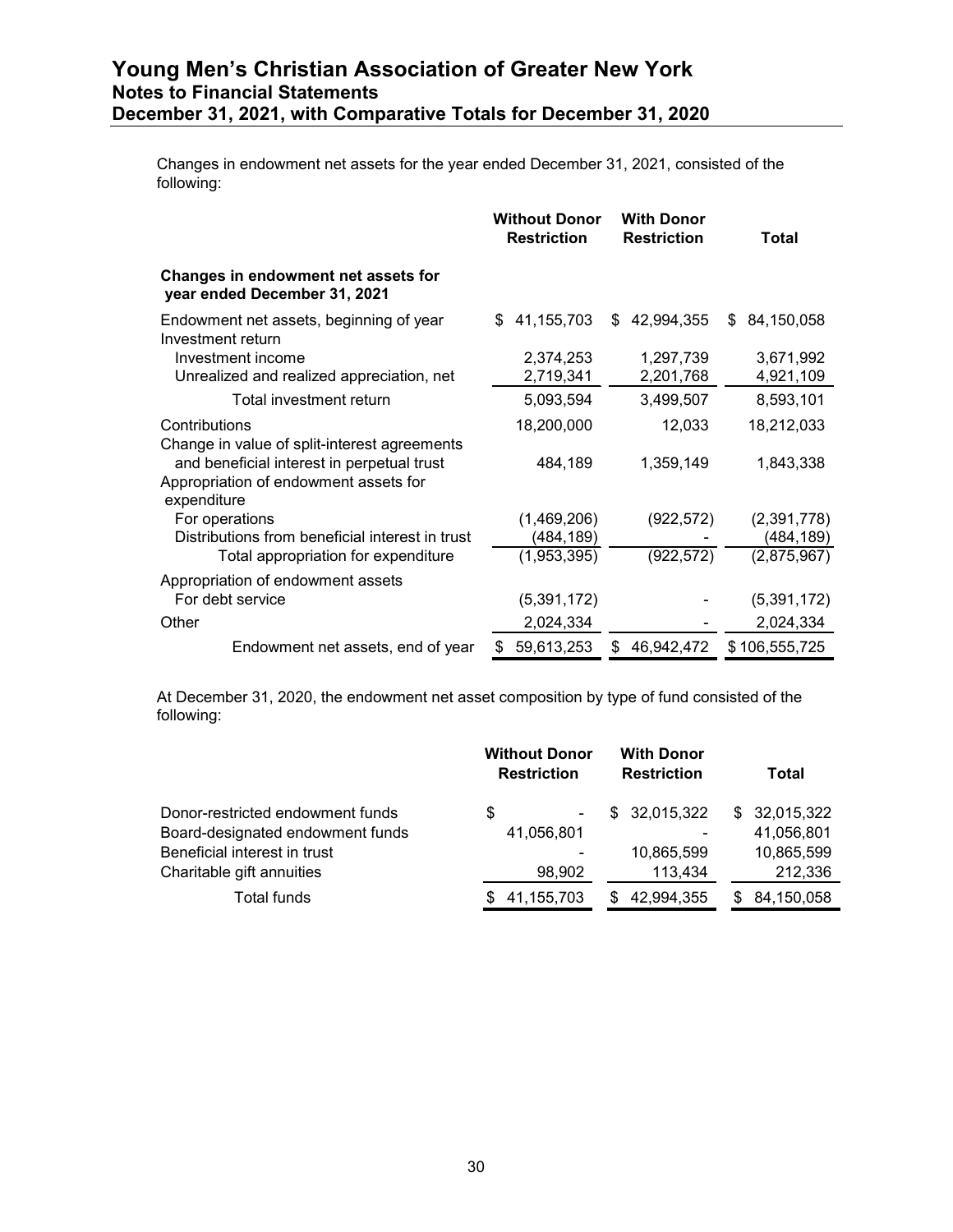Changes in endowment net assets for the year ended December 31, 2020, consisted of the following:

|                                                                                                    | <b>Without Donor</b><br><b>Restriction</b> | <b>With Donor</b><br><b>Restriction</b> | Total                   |
|----------------------------------------------------------------------------------------------------|--------------------------------------------|-----------------------------------------|-------------------------|
| Changes in endowment net assets for<br>year ended December 31, 2020                                |                                            |                                         |                         |
| Endowment net assets, beginning of year                                                            | 35,016,612<br>\$                           | 37,823,069<br>\$                        | 72,839,681<br>\$.       |
| Investment return<br>Investment income<br>Unrealized and realized appreciation, net                | 1,155,046<br>5,965,163                     | 913,826<br>4,643,837                    | 2,068,872<br>10,609,000 |
| Total investment return                                                                            | 7,120,209                                  | 5,557,663                               | 12,677,872              |
| Contributions<br>Change in value of split-interest agreements                                      | 348,263                                    | 20,000                                  | 368,263                 |
| and beneficial interest in perpetual trust<br>Appropriation of endowment assets for<br>expenditure | 449,895                                    | 738,204                                 | 1,188,099               |
| For operations                                                                                     | (1,402,633)                                | (1,069,048)                             | (2,471,681)             |
| Distributions from beneficial interest in trust                                                    | (439,272)                                  |                                         | (439,272)               |
| Total appropriation for expenditure                                                                | (1,841,905)                                | (1,069,048)                             | (2,910,953)             |
| Other                                                                                              | 62,629                                     | (75,533)                                | (12,904)                |
| Endowment net assets, end of year                                                                  | 41,155,703                                 | 42,994,355<br>\$                        | 84,150,058<br>S         |

#### **18. Contingencies and Commitments**

The Association receives fees and grants from various federal, state and city government agencies for services performed under contracts. Such contracts are subject to governmental compliance audits and may, from time to time, result in adjustments to fees and grants received. In the opinion of the Association the disposition of all such matters would not have a material adverse effect on the Association's financial position or changes in its net assets.

The Association had received grant funding from the New York City Economic Development Corporation (the "City") which supported building improvements at the Bedford, Bronx, Flatbush, Harlem, Long Island City, North Brooklyn and Prospect Park branches. The City has encumbered these branches with performance mortgages for 20 years (Long Island City, Harlem, North Brooklyn, and Flatbush) or restrictive covenants for 30 years (Bedford, Bronx and Prospect Park).

The primary difference between a performance mortgage and a restrictive covenant concerns the remedy available to the City to ensure that the property is used in conformance with the purpose for which City funds were provided, or an alternative use acceptable to the City. A performance mortgage is remedy-specific, meaning that the City has the right to "foreclose" on the property to enforce the use of the property; the City or its designee can provide the required services. A restrictive covenant enables the City to compel the Association to provide the required services.

The Association is involved in various litigations arising in the ordinary course of business. In the opinion of management, the disposition of all such matters should not have a material adverse effect on the Association's financial position or changes in its net assets.